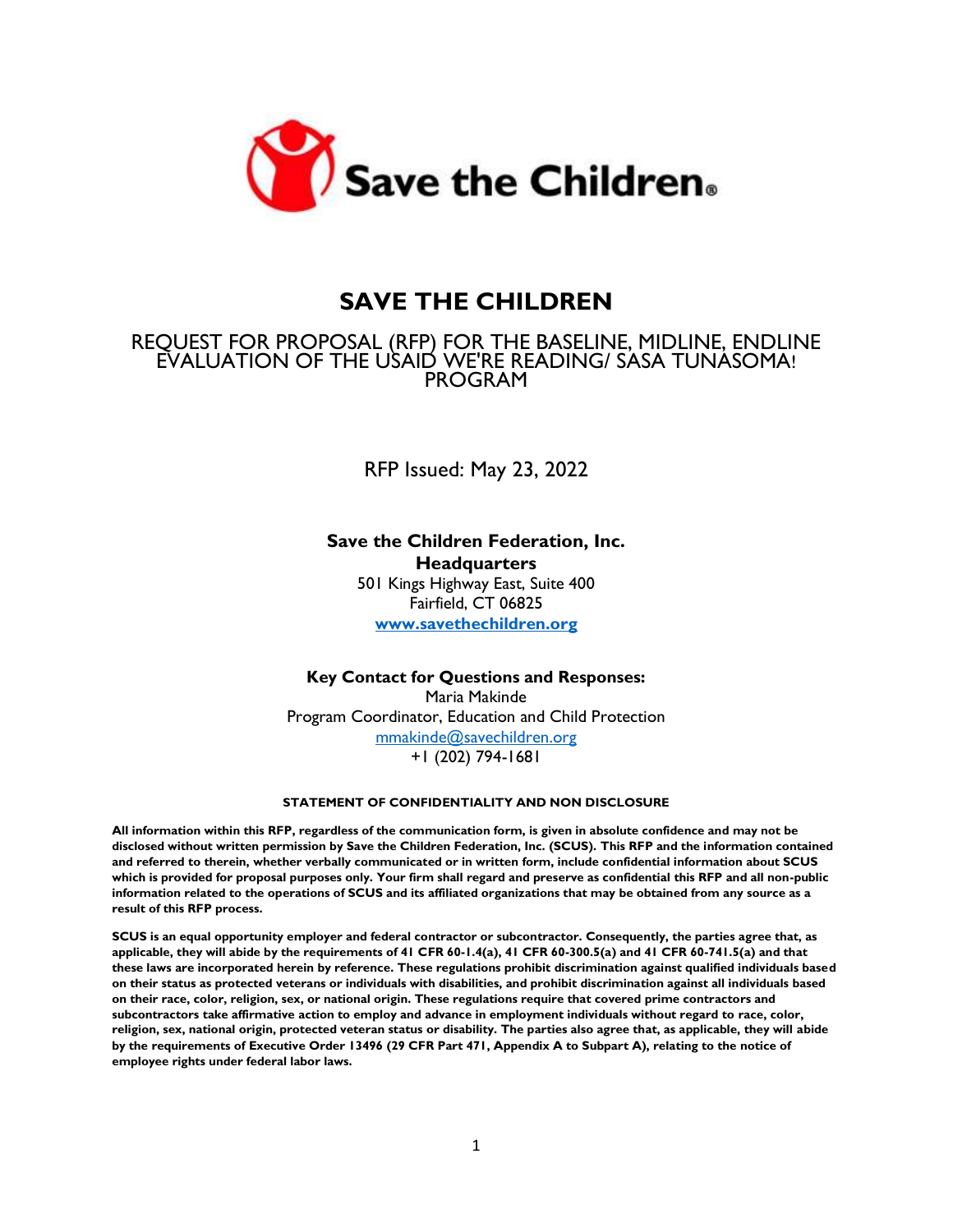## **Tender Information**

### <span id="page-1-1"></span><span id="page-1-0"></span>**Introduction**

Save the Children Federation, Inc. (SCUS) is the world's leading independent organization for children. In 2015, we reached an estimated 185 million children, achieving lasting, large-scale results around the world. We worked in 120 countries, including the United States. Our signature programs in 13 countries have contributed to increasing newborn survival, giving children a healthy start and improving learning outcomes on a national scale. We work with our donors and partners to inspire breakthroughs in the way the world treats children and to achieve immediate and lasting change in their lives.

#### <span id="page-1-2"></span>RFP Overview

Save the Children (SC) is requesting competitive proposals from qualified firms or individual consultants interested in conducting a baseline study, midterm, and end line evaluations, as well as three special studies in Year 2 for USAID *Sasa Tunasoma!* ("We're Reading!" in Kiswahili) Program in the Democratic Republic of the Congo (DRC). Funded by the United States Agency for International Development (USAID), Save the Children (SC) and international partners World Vision, Inc. (WV), Beneficent Technology, Inc. (Benetech), and Curious Learning, and local partners Kujitegemea Actions (KUA) and Collectif Alpha Ujuvi (CAU) are carrying out the USAID *Sasa Tunasoma*! project over a period of four years and six months, reaching 34,060 children and 70 schools and communities across two territories of DRC over the life of the Project. The performance evaluation will consist of an outcome and implementation evaluation. The evaluation will consist of three data collection stages: baseline, midline, and end line across 50 schools integrating the project from September 2022. SC will use the same external evaluator for all three phases and the special studies to support data collection and analysis consistency. An external consultant or evaluation firm will be selected in the first year, and SC will work with the same firm throughout the life of the program. The budget ceiling for this RFP is \$575,000 US dollars. Please note, when reviewing proposals, Save the Children will consider value for money as a key evaluation criterion.

| May 23, 2022                    | Request for Proposal issued                                                                                                                                                                                                                                |
|---------------------------------|------------------------------------------------------------------------------------------------------------------------------------------------------------------------------------------------------------------------------------------------------------|
| June 3, 2022                    | Please provide a written notification via email to Maria Makinde at:<br>mmakinde@savechildren.org of your intention to bid or not bid. If not to bid,<br>please include reason in the email.                                                               |
| June 8, 2022                    | Deadline to submit any questions related to RFP                                                                                                                                                                                                            |
| June 10, 2022                   | Answers to any questions related to RFP issued to all Bidders                                                                                                                                                                                              |
| June 24, 2022<br>"Closing Date" | Electronic copies (Adobe PDF) of the proposals should be submitted to Maria<br>Makinde at: mmakinde@savechildren.org. The subject line should read "USAID<br>Sasa Tunasoma-Evaluation Proposal Submission". All proposals must be<br>submitted in English. |
| June 28-30, 2022                | Review of proposals by Procurement Committee                                                                                                                                                                                                               |
| July 6, 2022                    | Contract winner determined and notified and contract negotiations to begin                                                                                                                                                                                 |

### <span id="page-1-3"></span>Provisional Calendar of Events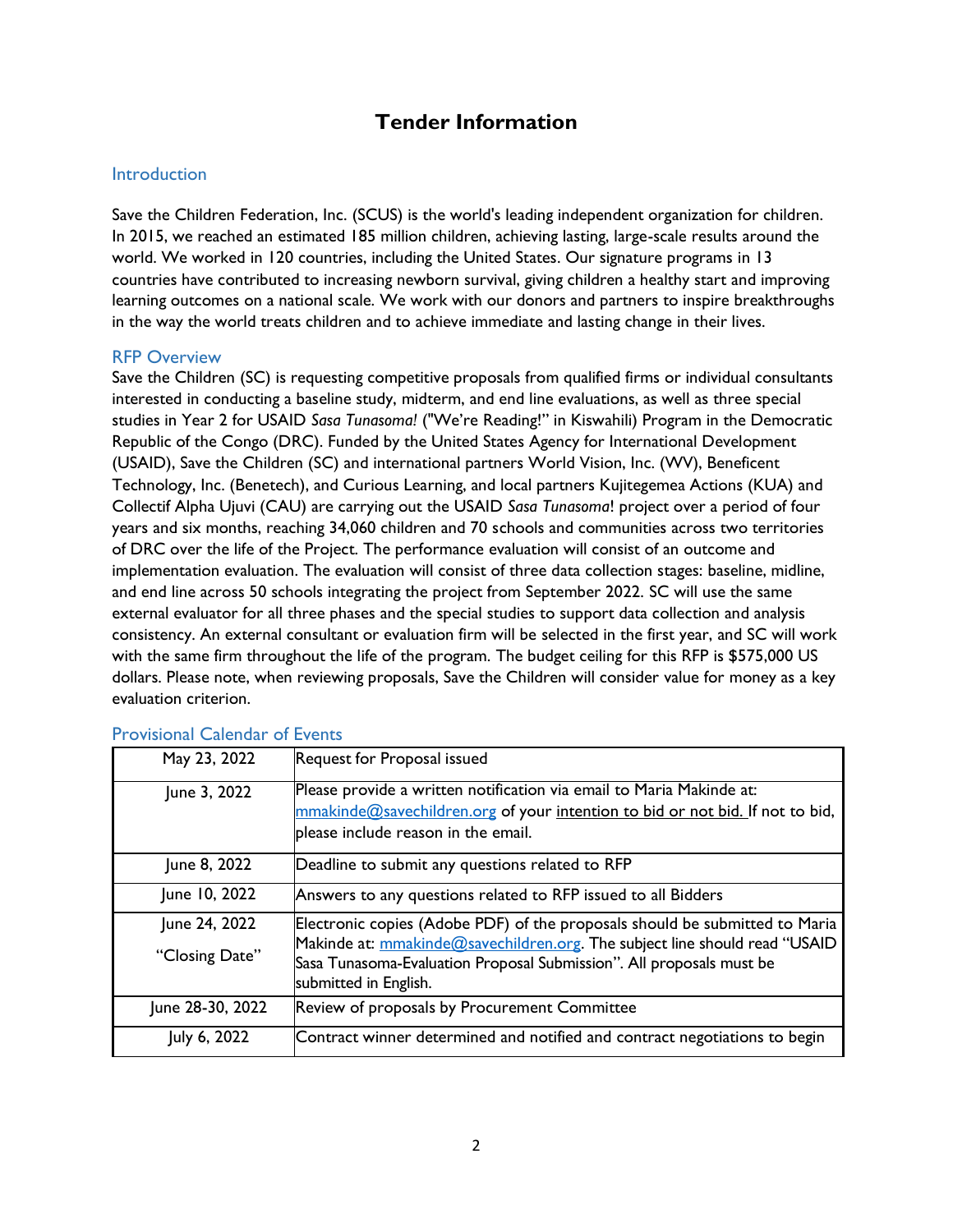# <span id="page-2-0"></span>**Table of acronyms**

| <b>ACCELERE</b> | Accès, Lecture et Redevabilité                                           |
|-----------------|--------------------------------------------------------------------------|
| <b>Benetech</b> | <b>Beneficient Technology</b>                                            |
| <b>CA</b>       | <b>Classroom Assistant</b>                                               |
| <b>CAU</b>      | Collectif Alpha Ujuvi                                                    |
| CoGes           | Conseil de Gestion Scolaire                                              |
| CoPa            | Comité de Parents scolaires                                              |
| CwD             | Children with disabilities                                               |
| <b>DRC</b>      | Democratic Republic of Congo                                             |
| <b>EGRA</b>     | Early Grade Reading Assessment                                           |
| <b>EPST</b>     | Enseignement Primaire, Secondaire et Technique                           |
| <b>ERC</b>      | <b>Ethic Review committee</b>                                            |
| <b>FGD</b>      | <b>Focus Group Discussion</b>                                            |
| <b>ISELA</b>    | International Social and Emotional Language Assessment                   |
| <b>KAP</b>      | Knowledge, Attitude and Practice                                         |
| <b>KUA</b>      | <b>Kugitemea Actions</b>                                                 |
| <b>M&amp;E</b>  | Monitoring and Evaluation                                                |
| N/A             | Not Applicable                                                           |
| <b>PROVED</b>   | Province Educationnel (Directeur Provincial de la Province Educationnel) |
| <b>REALISE</b>  | Réussite via l'Apprentissage et L'insertion dans le Système Educatif     |
| <b>RFP</b>      | Request for proposal                                                     |
| <b>SBCC</b>     | Social and Behavior Change Communication                                 |
| $\overline{SC}$ | Save the Children                                                        |
| <b>SEL</b>      | Social and emotional Learning                                            |
| T&L             | <b>Teaching and Learning Materials</b>                                   |
| <b>TOR</b>      | <b>Terms of Reference</b>                                                |
| <b>TPD</b>      | <b>Teacher Professional Development</b>                                  |
| <b>USAID</b>    | United States Agency for International Development                       |
| WV              | <b>World Vision</b>                                                      |
| <b>YCLL</b>     | Youth Community Literacy Leader                                          |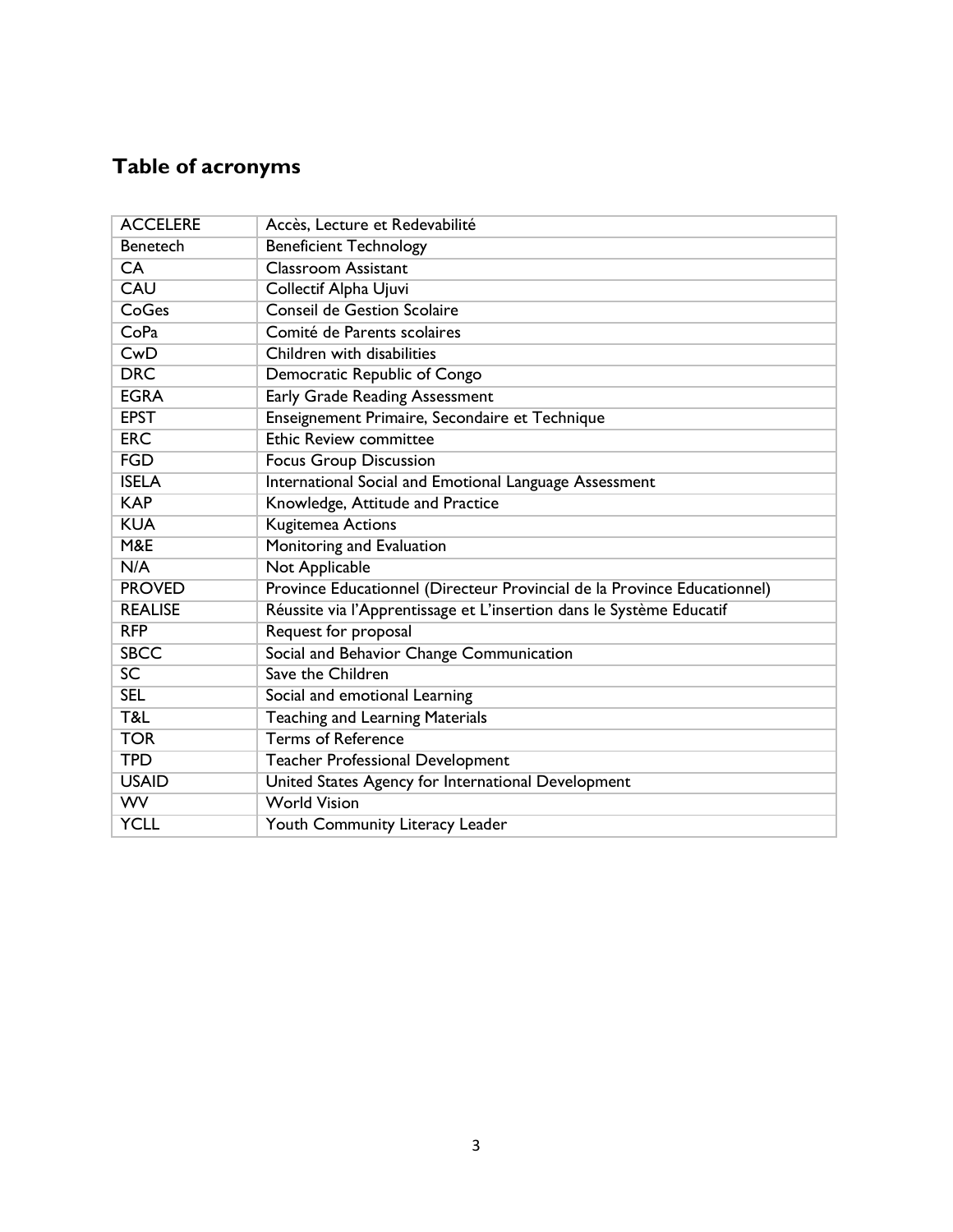# Contents

| I.    |  |
|-------|--|
| н.    |  |
| Ш.    |  |
| IV.   |  |
|       |  |
|       |  |
|       |  |
|       |  |
|       |  |
|       |  |
|       |  |
|       |  |
|       |  |
| VI.   |  |
| VII.  |  |
| VIII. |  |
| IX.   |  |
|       |  |
|       |  |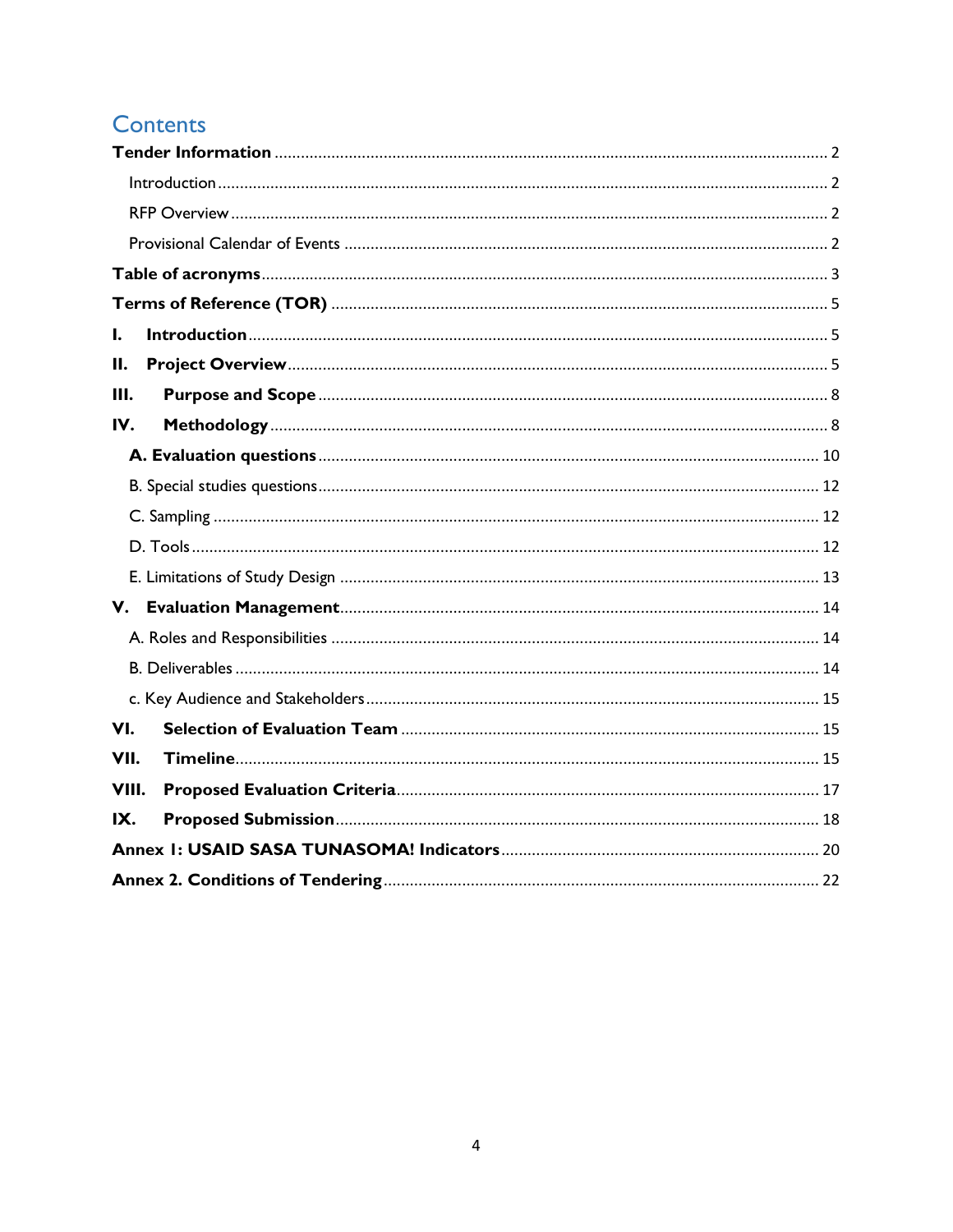## <span id="page-4-0"></span>**Terms of Reference (TOR)** Baseline, Midline, End line Evaluation, and Special Studies USAID We're Reading / *Sasa Tunasoma!*

## <span id="page-4-1"></span>**I. Introduction**

USAID *Sasa Tunasoma!* ("We're Reading!" in Kiswahili) is a whole-system approach to strengthening the education ecosystem in the catchment areas of Uvira and Kalehe in DRC. *Sasa Tunasoma!* is grounded in localized, responsive solutions to overcome the obstacles that children and families face and will capitalize on the consortium's decades of experience and wide, deep networks of local support to identify and test approaches for bringing all children into safe, quality learning environments, both formal and nonformal, and to achieve literacy and social emotional learning (SEL) outcomes. *Sasa Tunasoma!* will use an outcome and process evaluation to evaluate project performance and a series of special studies to measure the impact of several pilot interventions to best reach reached who are typically excluded from school.

## <span id="page-4-2"></span>**II. Project Overview**

SC and international partners World Vision, Inc. (WV), Beneficent Technology, Inc. (Benetech), and Curious Learning, and local partners Kujitegemea Actions (KUA) and Collectif Alpha Ujuvi (CAU) will carry out the USAID-funded USAID *Sasa Tunasoma!* project over a period of four years and six months in the territories of Kalehe and Uvira. The overall goal of the USAID *Sasa Tunasoma!* project is to support girls and boys ages 6-9 in selected historically impacted by discrimination and inequality zones in South Kivu demonstrate foundational literacy and social and emotional skills. Beyond this overall objective, the Project aims to achieve two outcomes that will contribute to the achievement of the overall objective among others. The Project will reach approximately 34,060 children aged 6-9 across 70 schools and communities in Kalehe and Uvira.

The USAID *Sasa Tunasoma!* Results Framework for this Project is below as Figure 1. The overarching goal of the Project is to support the development of literacy and social-emotional learning (SEL) skills for all young children (ages 6-9) in the selected catchment areas in Uvira and Kalehe. Participating children may be in first or second grade or not in school at all, and will prioritize children with disabilities (CwD), children from the Batwa community, and girls.

*Sasa Tunasoma!* will support school-based improvement through improved teacher professional development (TPD), the provision of high-quality teaching and learning materials (TLM), capacity building of parent committees (COPA) and school management committees (COGES), and the implementation of school improvement plans (SIPs). *Sasa Tunasoma!* will support communities to implement complementary learning and engage marginalized populations through capacity building, locallydeveloped reading materials, and reading materials adapted for children with disabilities (CwD). Caregivers will be engaged in home-based activities to support children's wellbeing, literacy, and SEL development, and will serve as role models and peer leaders. COPA and COGES will be engaged through a variety of strategies, with multiple entry points providing increased likelihood of involvement.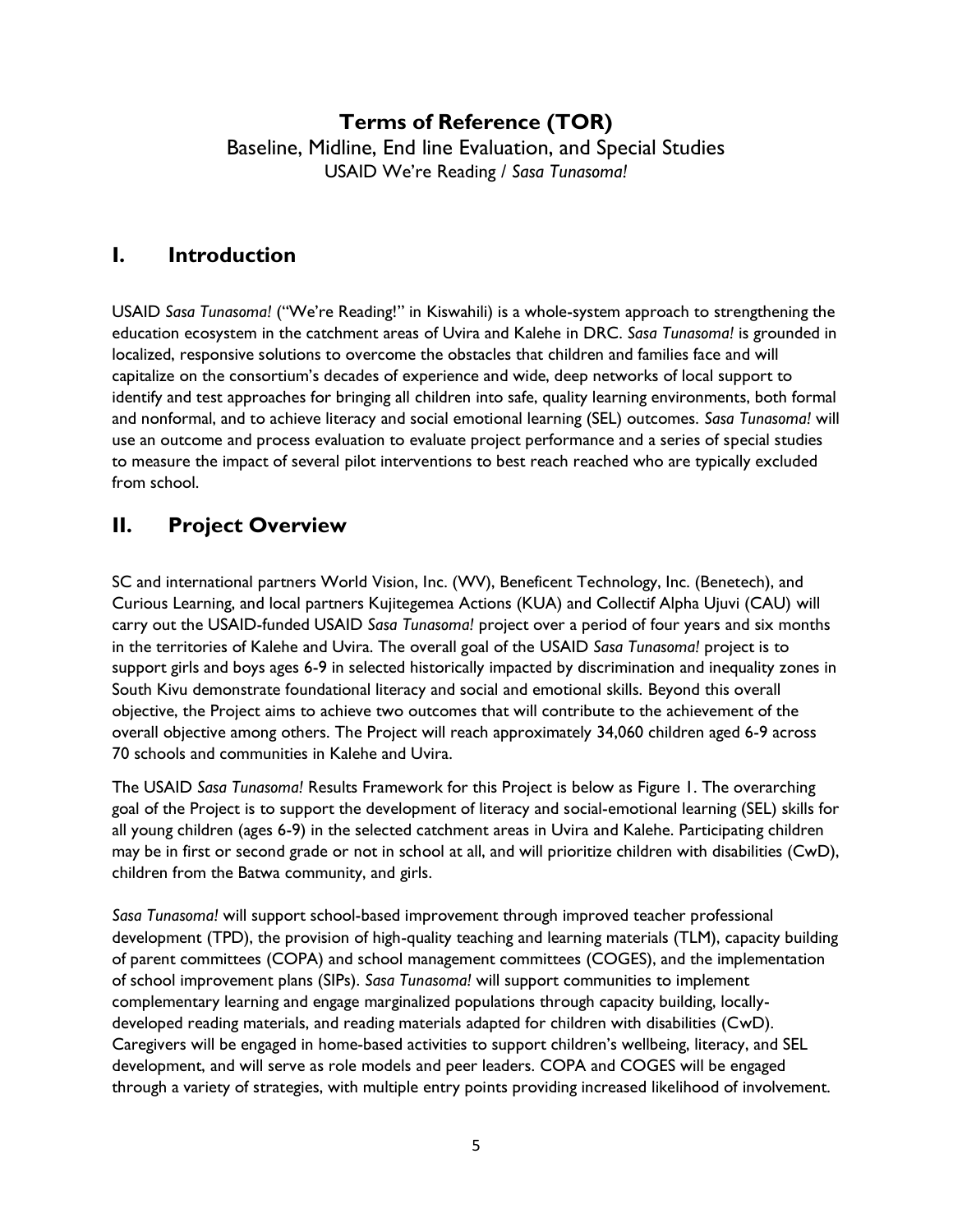#### *Figure 1. Sasa Tunasoma! Results Framework*



## **Outcome 1**: **Girls and boys ages 6-9 participate in inclusive, high-quality community-based literacy & social and emotional learning opportunities**.

#### *IR 1.1: Communities actively support literacy and SEL development for all children*

Community engagement is a core component of *Sasa Tunasoma!*, which will capitalize on community influencers to promote shifts in social norms, and will engage community members to implement reading and SEL activities. Community work will be based on in-depth assessments and analyses that explore power dynamics and contribute to SBCC strategy development.

#### *IR 1.2: Girls and boys have access to leveled, decodable, appropriate, and inclusive learning materials for community and home-based literacy and SEL skill building*

Communities will be provided with a mobile library, or "Book Bank," for use in community-based reading activities. Additionally, the Project will create, adapt and pilot a digital library of reading materials for children with print disabilities in 10 communities during Year 2. A set of apps for literacy skill building will also be adapted and piloted in 10 pilot communities. Children will have access to tablets to engage with the apps during community-based reading activities. Special studies will determine whether to scale up, maintain or scale down these activities.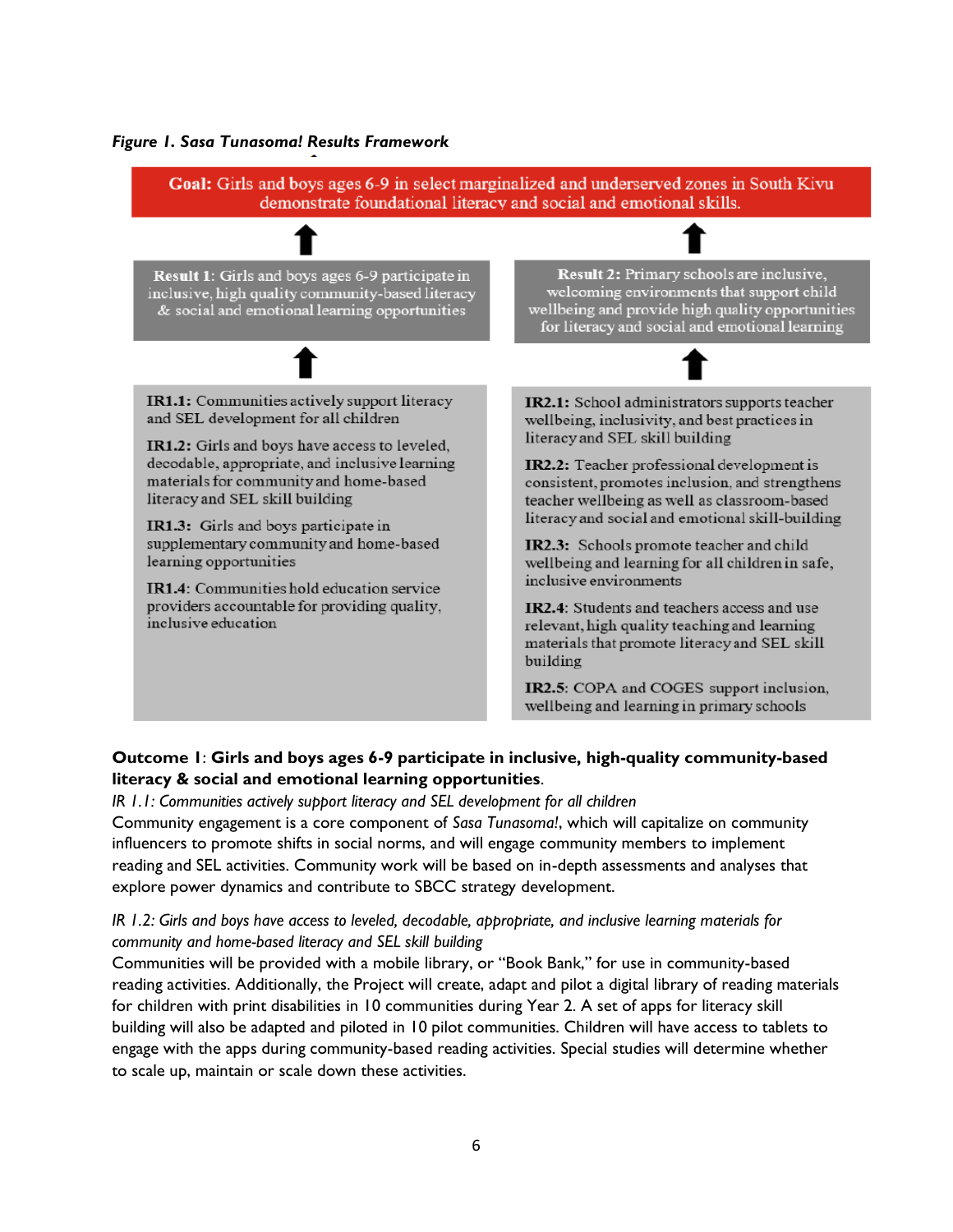*IR 1.3: Girls and boys participate in supplementary community and home-based learning Opportunities Sasa Tunasoma!* will work with communities to plan and implement supplementary learning opportunities tailored to community needs and priorities. Youth Community literacy leaders will facilitate community-based reading and SEL activities. Community-based learning will both complement in-school learning and provide opportunities for students who are not in school to gain basic literacy and social and emotional skills to enable them to enter or return to school. Strategies for community-based learning will depend on information gathered during formative research.

*IR 1.4: Communities hold education service providers accountable for providing quality, inclusive education* Community capacity to advocate for quality, inclusive education is the core driver of *Sasa Tunasoma!'s* sustainability.

## **Outcome 2: Primary schools are inclusive, welcoming environments that support child wellbeing and provide high quality opportunities for literacy and social and emotional learning.**

## *IR 2.1: School administrators support teacher wellbeing, inclusivity, and best practices in literacy and SEL skill building*

*Sasa Tunasoma!* will work closely with EPST representatives at the PROVED and Sous-PROVED levels to review materials, define priorities, and support schools to provide inclusive, quality literacy and social and emotional learning opportunities.

## *IR 2.2: TPD is consistent, promotes inclusion, and strengthens classroom-based literacy and social and emotional skill-building*

The structure and content of TPD will reflect lessons learned during *ACCELERE!*1 and *REALISE*, in particular incorporating the competency assessments, workshops, and coaching structure that proved effective during *REALISE* and aligns to the EPST model. All TPD will be implemented by school inspectors and directors with support from *Sasa Tunasoma!* Teams. In addition, *Sasa Tunasoma!* will test and assess the added value of Classroom assistants (CAs) to increase representation of marginalized groups in schools, and to support children's academic success.

### *IR 2.3 Schools promote learning for all children in safe, inclusive environments*

TPD will include information about how to recognize and support children who are at risk or have survived abuse and violence, the development of a school/community level referral procedure, and which local service providers can serve affected children. *Sasa Tunasoma!* will identify and test successful local strategies that support learning for CwD in ten pilot schools beginning in project Year 2.

### *IR 2.4: Students and teachers access and use relevant, high-quality teaching and learning materials that promote literacy and SEL skill building*

*Sasa Tunasoma!* will review teaching and learning materials to ensure materials include images and text are gender positive and gender transformative, and include positive depictions of children and adults living with disabilities, and positive depictions of members of the Batwa community.

*IR 2.5: COPA and COGES support inclusion, wellbeing, and learning in primary schools*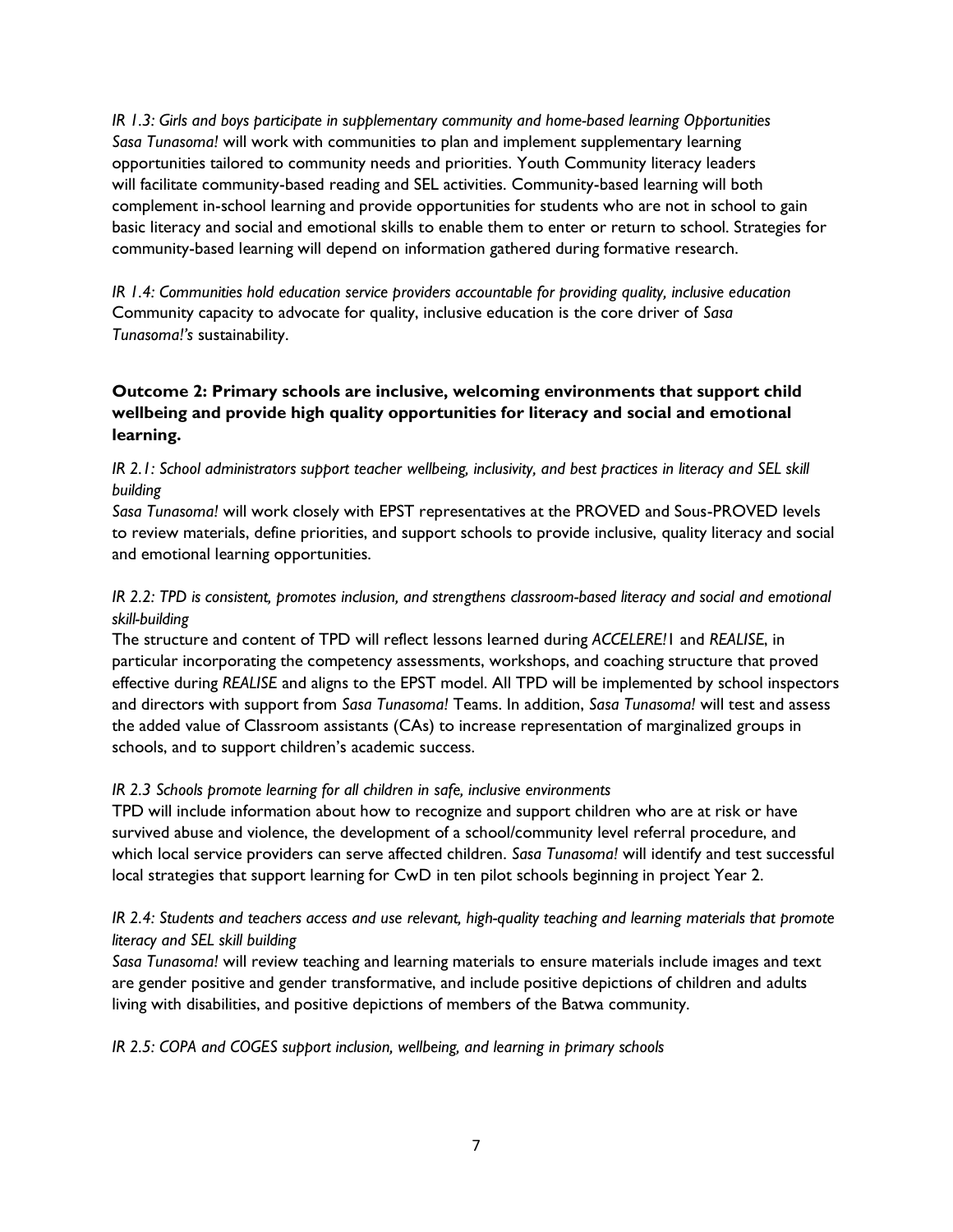COPA and COGES will be engaged through a variety of strategies, with multiple entry points providing increased likelihood of involvement. These include school management, caregiver meetings, and direct outreach. Support to these groups is lengthy.

The core activities will be implemented in 70 communities and schools, starting with 20 in the first year (10 in each of Uvira and Kalehe), and another 50 (25 in each of Uvira and Kalehe) in the second year. The pilot activities, with the exception of Activity 2.3.2 "Identify and test promising local strategies to support learning for people with disabilities," which will begin the following year to allow for preparation, will include 10 schools and communities in Year 2, with the possibility of adding 10 more in Year 3, based on evaluation results, and 20 more in Year 4. This estimate assumes some degree of success, but may be revised in collaboration with USAID, the project steering committee, and other key stakeholders.

## <span id="page-7-0"></span>**III. Purpose and Scope**

Save the Children is seeking an external research consulting firm to lead its external outcome and process evaluation from baseline to endline, as well as three special studies in Year 2. The midterm and final evaluation contracts will be dependent on satisfactory completion of the baseline. The midterm and final evaluations will be re-competed if the baseline does not meet quality standards.

- Baseline evaluation: Sept/Oct 2022
- Midterm evaluation: May/June 2024
- Endline evaluation: May/June 2025

The evaluation will consist of three data collection stages: baseline, midline, and endline across 50 schools. The baseline will allow the team to measure the pre-implementation value of key performance indicators (Annex 1), confirm estimated indicator targets and theory of change assumptions, and identify any threats to effective project implementation. Through the midline evaluation, the Project team will assess the progress of implementation, the relevance and early effectiveness of the interventions, determine whether the Project is on track to meet its objectives, summarize the lessons learned to date, and recommend any changes to the Project components that are necessary. The endline evaluation will assess whether the Project achieved the results outlined in the results framework and if the *Sasa Tunasoma!* interventions are sustainable upon the completion of the Project.

Three special studies will be conducted to track interventions in the first two years of the Project, identify which components work and those that need to be adapted, and act to implement interventions that are responsive to this learning.

## <span id="page-7-1"></span>**IV. Methodology**

The performance evaluation will consist of an **outcome and process/implementation evaluation**. The Project evaluation will assess the relevance, effectiveness, efficiency, sustainability, and impact of the key *Sasa Tunasoma!* interventions at the midline and endline stages. The evaluation team will conduct data collection in the project communities of Uvira and Kalehe using a mixed-methods (quantitative and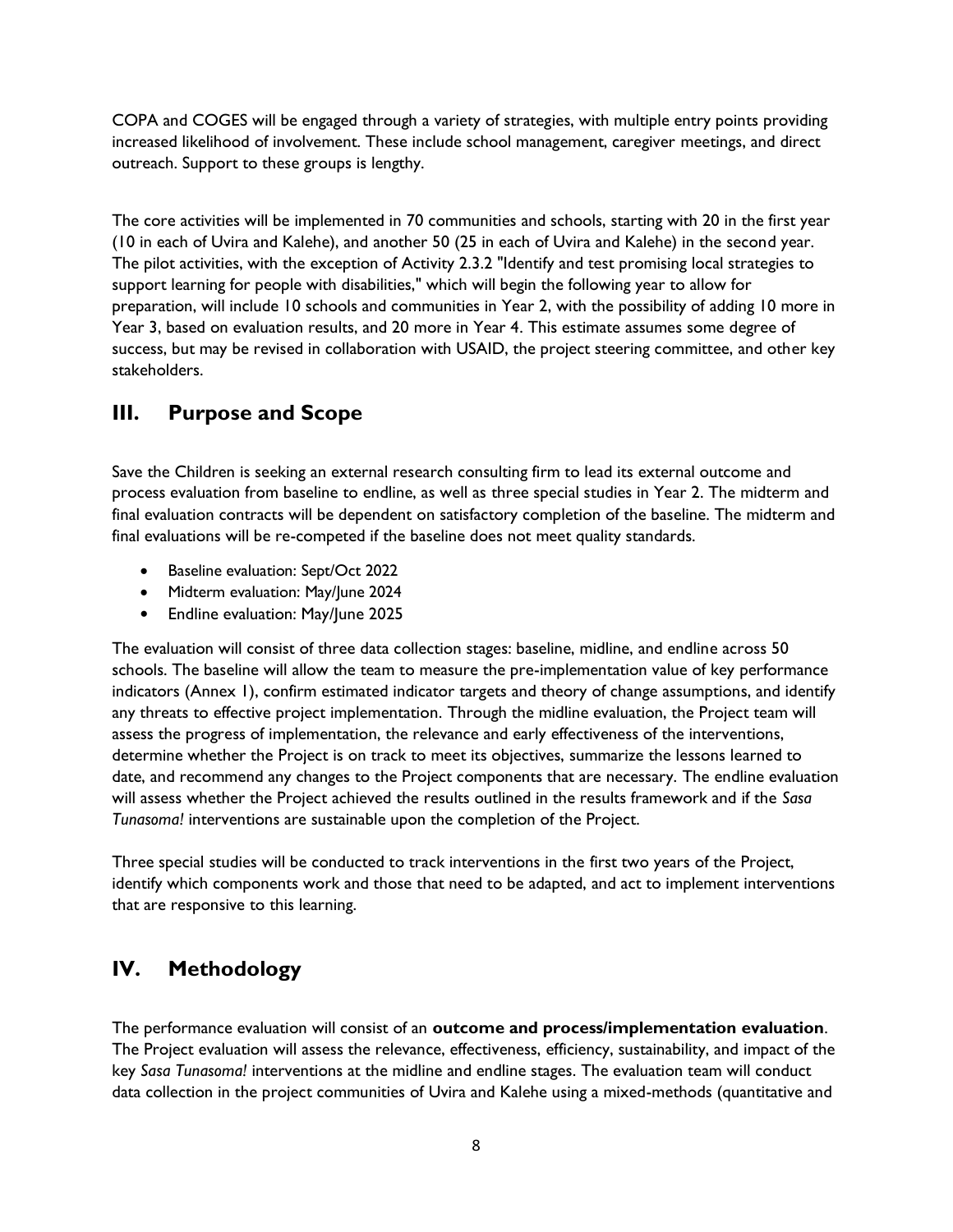qualitative) approach. All data that is collected through *Sasa Tunasoma!* will include georeferencing using Global Positioning System technology and/or designation of geographic administrative levels, when appropriate. The use of georeferencing will allow all performance monitoring and evaluation data to be disaggregated by geographic location to further improve targeted adaptive management.

For the special studies, the external evaluation firm will use mixed-methods approaches to test the different pilot components (see Table 1). The quantitative evaluation approach will allow us to test the impact of the pilot interventions and track over the school period trends in children's literacy and SEL skills. The qualitative approach will provide a deeper understanding of the existing status of the community and environment, and identify barriers to project implementation. For some of these evaluations, schools will be purposely assigned to receive the intervention to ensure enough representation of the population of interest (e.g. children with disabilities).

The external evaluators are required to propose a scientifically-sound methodology to meet the purpose of the special studies listed above. The USAID *Sasa Tunasoma!* team is open to alterations to the methodology contained herein should those alterations increase rigor, more directly contribute to the extant literature, and/or for feasibility purposes.

| Intervention<br>component                                                                                                                                                  | <b>Design</b>                                                                                                                                                                                                                                                        | <b>Methods</b>                                                                                                                                   | <b>Timing</b>                                                                                                                                                                |
|----------------------------------------------------------------------------------------------------------------------------------------------------------------------------|----------------------------------------------------------------------------------------------------------------------------------------------------------------------------------------------------------------------------------------------------------------------|--------------------------------------------------------------------------------------------------------------------------------------------------|------------------------------------------------------------------------------------------------------------------------------------------------------------------------------|
| <b>Classroom Assistants</b>                                                                                                                                                | Randomized evaluation with random<br>assignment of schools to receive<br>classroom assistants from<br>underserved population<br>10 schools to receive classroom<br>assistants (from cohort 2)<br>10 schools will not receive classroom<br>Assistants (from cohort 2) | Students: Classroom<br>observation. FGD<br>School personnel:<br>KAP survey, FGD<br>Parents/caregivers:<br>KAP survey, FGD                        | Pre-test:<br>Oct/Nov 2022<br>Post-test:<br>May/June 2023                                                                                                                     |
| Digital library                                                                                                                                                            | Purposely select 10 schools to receive<br>Benetech digital materials (from<br>cohort 2)<br>10 schools will not receive Benetech<br>digital materials (from cohort 2)                                                                                                 | Students: Oral<br>language, EGRA, use<br>survey, FGD<br>School personnel:<br><b>FGD</b><br>Parents/caregivers:<br><b>FGD</b>                     | Pre-test (Oral<br>language,<br>EGRA only):<br>Oct/Nov 2022<br>Post-test (Oral<br>language,<br>EGRA+FGDs):<br>May/June 2023                                                   |
| <b>Reading Camps with</b><br><b>SEL</b> support and<br><b>Perceptions of norms,</b><br>beliefs and attitudes<br>related to gender,<br>disability, and Batwa<br>communities | 50 schools will receive camps with<br>SEL support in Year 2                                                                                                                                                                                                          | Students: Oral<br>language, EGRA,<br>ISELA, FGD, KAP<br>survey<br>School personnel:<br>FGD, KAP survey<br>Parents/caregivers:<br>FGD, KAP survey | Pre-test (Oral<br>language,<br>EGRA, ISELA,<br>KAP survey):<br>April/2022<br>Post-test (Oral<br>language,<br>EGRA,<br><b>ISELA, KAP survey</b><br>$+FGDs$ :<br>May/June 2023 |

### *Table 1. Research design of special studies*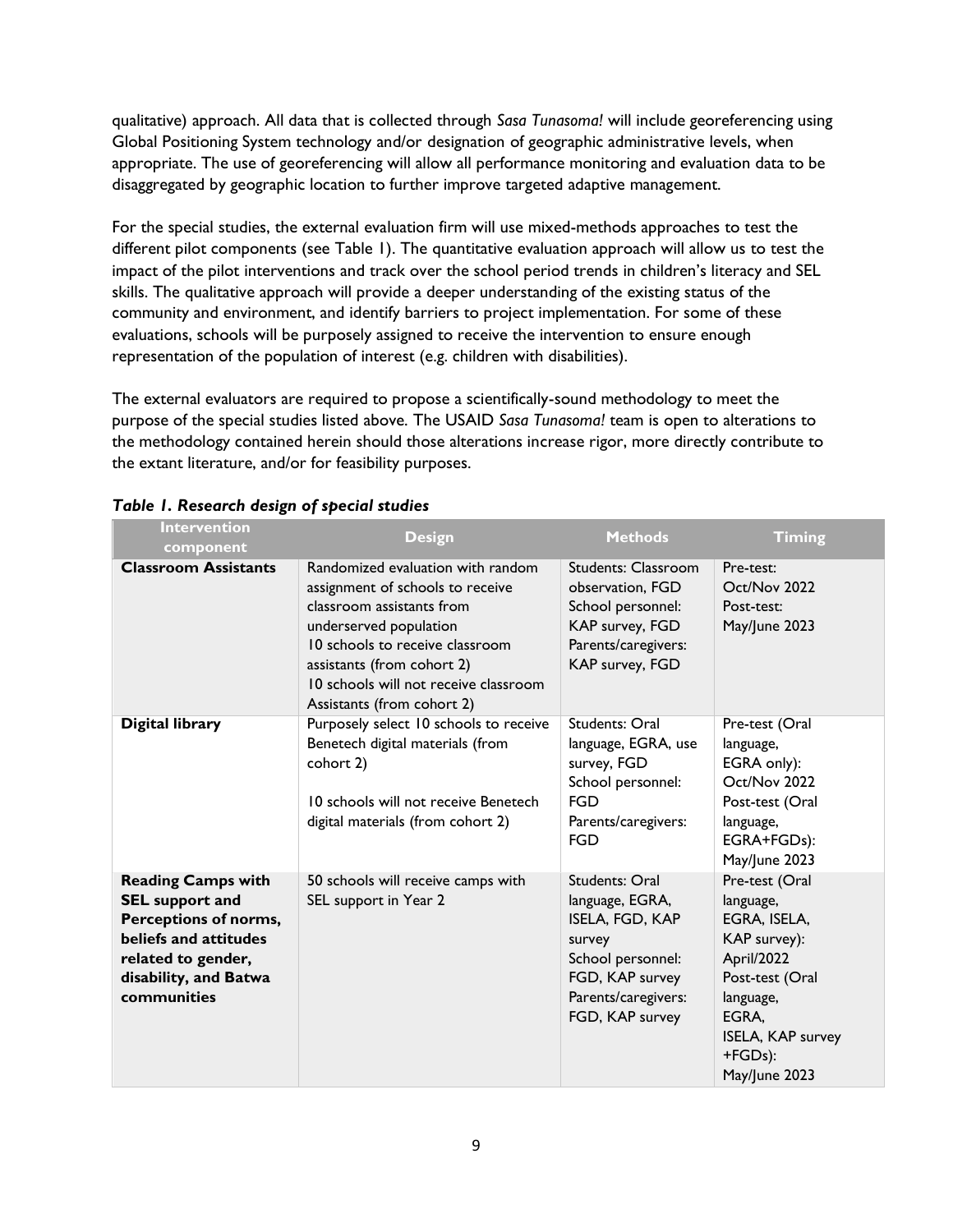## <span id="page-9-0"></span>A. Evaluation questions

## **Relevance**

- Do students and teachers perceive educational and instructional materials as being culturally appropriate and empowering for girls, CwD, and children from other marginalized communities?
- Do PROVED TPD providers perceive the *Sasa Tunasoma!* learning package appropriate and relevant to teacher's needs?
- Do all children and caregivers find the community delivered learning activities relevant and culturally appropriate?

### **Effectiveness**

- To what extent has the Project achieved its output and outcome targets? Did these outcomes vary for:
	- girls?
	- children from families with low income households?
	- children from Batwa communities?
	- CwD?
- What factors have inhibited or facilitated the achievement of Project goals, objectives, and expected results?
- Have the Project interventions been effective in making the school environment safe and inclusive for all students and teachers?
- Do PROVED TPD providers feel adequately equipped to deliver TPD effectively and inclusively?
- Do PROVED TPD providers demonstrate possessing adequate knowledge and skills to deliver effective and inclusive TPD?
- Do teachers in *Sasa Tunasoma*! supported school demonstrate the use of inclusive and evidencebased practices to deliver literacy and SEL instruction?
- How do Project beneficiaries perceive the quality of services they have received?
- To what extent, has the Project reduced stigma and discrimination and promote empower and inclusion of girls, people with disabilities, and Batwa families?

### **Efficiency**

- Were the *Sasa Tunasoma!* interventions and activities implemented as intended and within the planned timeline?
	- How did the context contribute to the Project's ability to achieve its intended objectives?
- Were the partnership and implementation modalities (including the project management structure) appropriate and cost-efficient?

#### **Sustainability**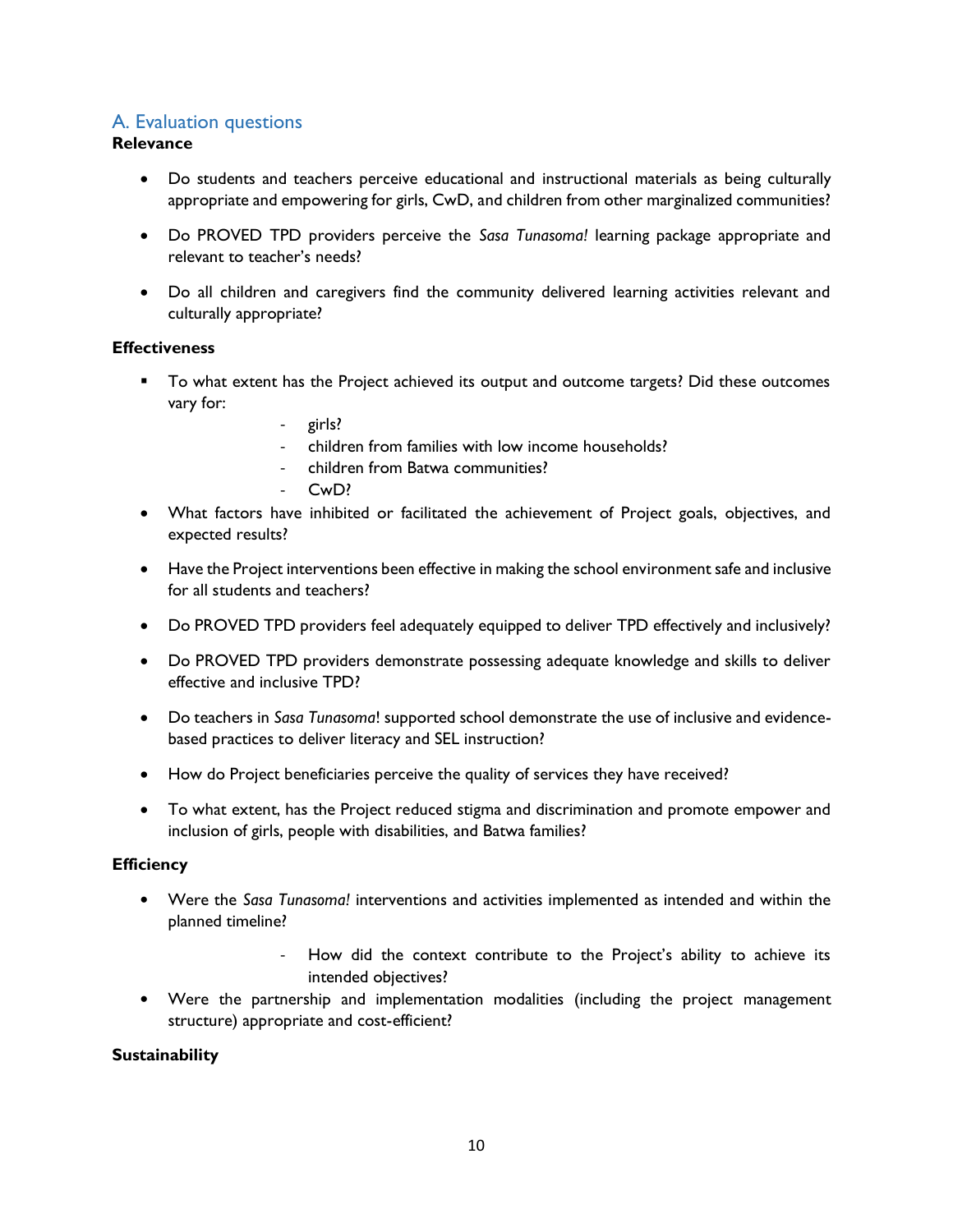- Do TPD providers in PROVED possess the necessary resources and skills to continue coaching after *Sasa Tunasoma!* activities conclude?
- Do teachers in *Sasa Tunasoma!* schools possess the necessary resources and skills to continue teaching systematically and inclusively after Sasa Tunasoma! Activities conclude?
- Do COPA members possess the necessary resources and skills to continue supporting children's learning after *Sasa Tunasoma!* activities conclude?
- Do COGES members possess the necessary resources and skills to continue supporting children's learning after *Sasa Tunasoma!* activities conclude?
- Do caregivers/parents possess the necessary resources and skills to supplement their children's learning at home after *Sasa Tunasoma!* activities conclude?
- What are the necessary components for government counterparts, schools, community members and caregiver to continue supporting children's learning, once Project support ends?
- Did the Project develop an appropriate exit strategy and implement it effectively?
- To what extent did the Project contribute to changing gender and social norms around participation for all children in education?

#### **Impact**

- Have literacy and SEL skills of children in grades 1-2 improved in the *Sasa Tunasoma!* target schools through the life of the Project? Has the improvement varied for girls, CwD and children from Batwa community? What are the primary predictors of these changes?
- Have children's participation (enrollment and attendance) improved in the *Sasa Tunasoma!* target schools through the life of the Project? Has the improvement varied for girls, CwD, and children from Batwa community? What are the primary predictors of these changes?
- What is the relationship between social and emotional skills and academic achievement over time, particularly for the most marginalized students?
- How has the classroom environment changed with respect to safety and inclusivity in the *Sasa Tunasoma!* supported schools? What are the primary predictors of these changes?
- How has the home and community-learning environment changed for children from households supported by *Sasa Tunasoma!* activities? What are the primary predictors of these changes? How have gender and social norms changed to support the home and community-learning environment for all children?
- How effectively has *Sasa Tunasoma!* engaged out of school children and traditionally underserved populations (girls, Batwa, CwD) in community-based activities? What were the barriers and motivators?
- Have there been any positive or negative impacts in the target areas, besides the realization of the strategic objective-level results of the Project?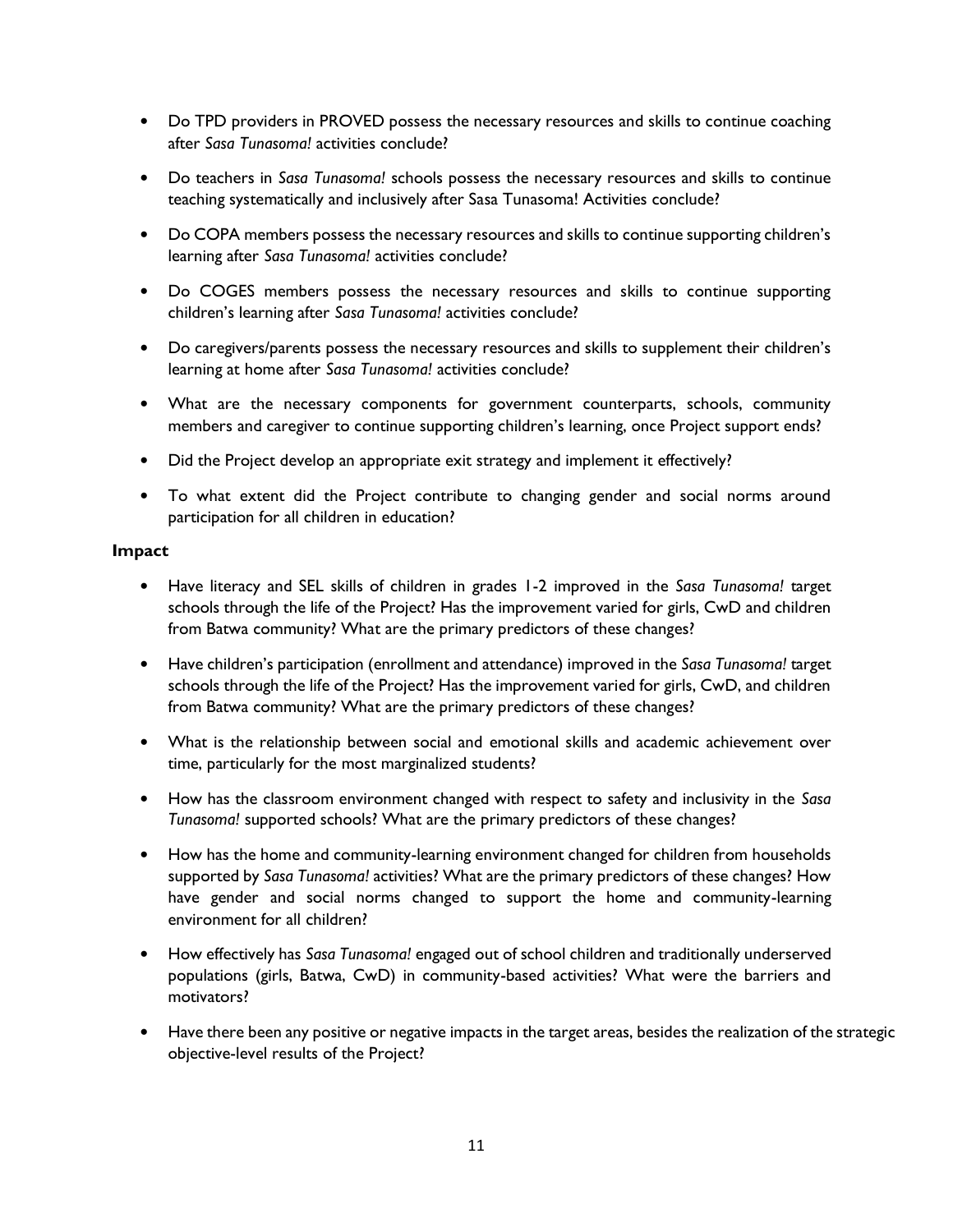## <span id="page-11-0"></span>B. Special studies questions

- Does the classroom presence of representatives from underserved populations increase participation of children from those populations in that class and/or the school environment overall? Does their presence contribute to attitude and behavior changes among school-based personnel towards children? Does their participation contribute to attitude and behavior changes among families towards school?
- Do the digital materials developed by Benetech effectively provide increased access to CwD in this context, and are there measurable differences in learning outcomes as a result?
- Does supporting children's social emotional skill development correlate with greater academic learning outcomes?
- What are children's, teachers' and community's perceptions of norms, beliefs and attitudes related to gender, disability, and Batwa communities?

## <span id="page-11-1"></span>C. Sampling

The *Sasa Tunasoma!* evaluation will use a two-stage stratified sampling approach to select a cross-section of students in grade 2, teachers, caregivers, and community members to conduct the performance evaluation. The evaluation team will randomly select a sample of schools from Uvira and Kalehe proportional to the number of Project schools in that district, 50 schools (25 in Kalehe and 25 in Ulvira). Within each school, the team will randomly select students to participate in the assessment using the "Equal Probability of Selection" method. Once the total sample frame is established, the sample size will be calculated to ensure sufficient statistical power to be able to detect an effect size of 0.25 standard deviations or larger for differences between baseline and endline

## <span id="page-11-2"></span>D. Tools

The external evaluation team will use the following tools to assess the baseline status of the Project's key performance indicators and measure outcomes at midterm and end line evaluation stages. The external evaluation team will collect the data on tablets using the electronic data collection software Kobo Toolbox (developed by the Harvard Humanitarian Initiative).

| <b>Tools</b>                            | <b>Domains Measured</b>                                                                                                                                                                                                           |                |
|-----------------------------------------|-----------------------------------------------------------------------------------------------------------------------------------------------------------------------------------------------------------------------------------|----------------|
| Tools administered to students          |                                                                                                                                                                                                                                   |                |
| <b>Oral Language Assessment</b>         | To measure children's oral language skills.                                                                                                                                                                                       | $\overline{2}$ |
| <b>Early Grade Reading</b>              | To measure children's core early grade literacy skills.                                                                                                                                                                           |                |
| <b>Assessment (EGRA)</b>                |                                                                                                                                                                                                                                   |                |
| <b>International Social</b>             | To measure early grade learner's SEL skills.                                                                                                                                                                                      |                |
| <b>Emotional Learning</b>               |                                                                                                                                                                                                                                   |                |
| <b>Assessment (ISELA)</b>               |                                                                                                                                                                                                                                   |                |
| <b>Background Survey</b>                | To capture child characteristics and contextual factors 2<br>associated with child learning and wellbeing. The<br>background survey will also be used to capture children's<br>home learning and community learning environments. |                |
| <b>Focus Group Discussions</b><br>(FGD) | To assess if Project interventions are successful in meeting 2<br>children's needs.                                                                                                                                               |                |

## **Table 2. Tools**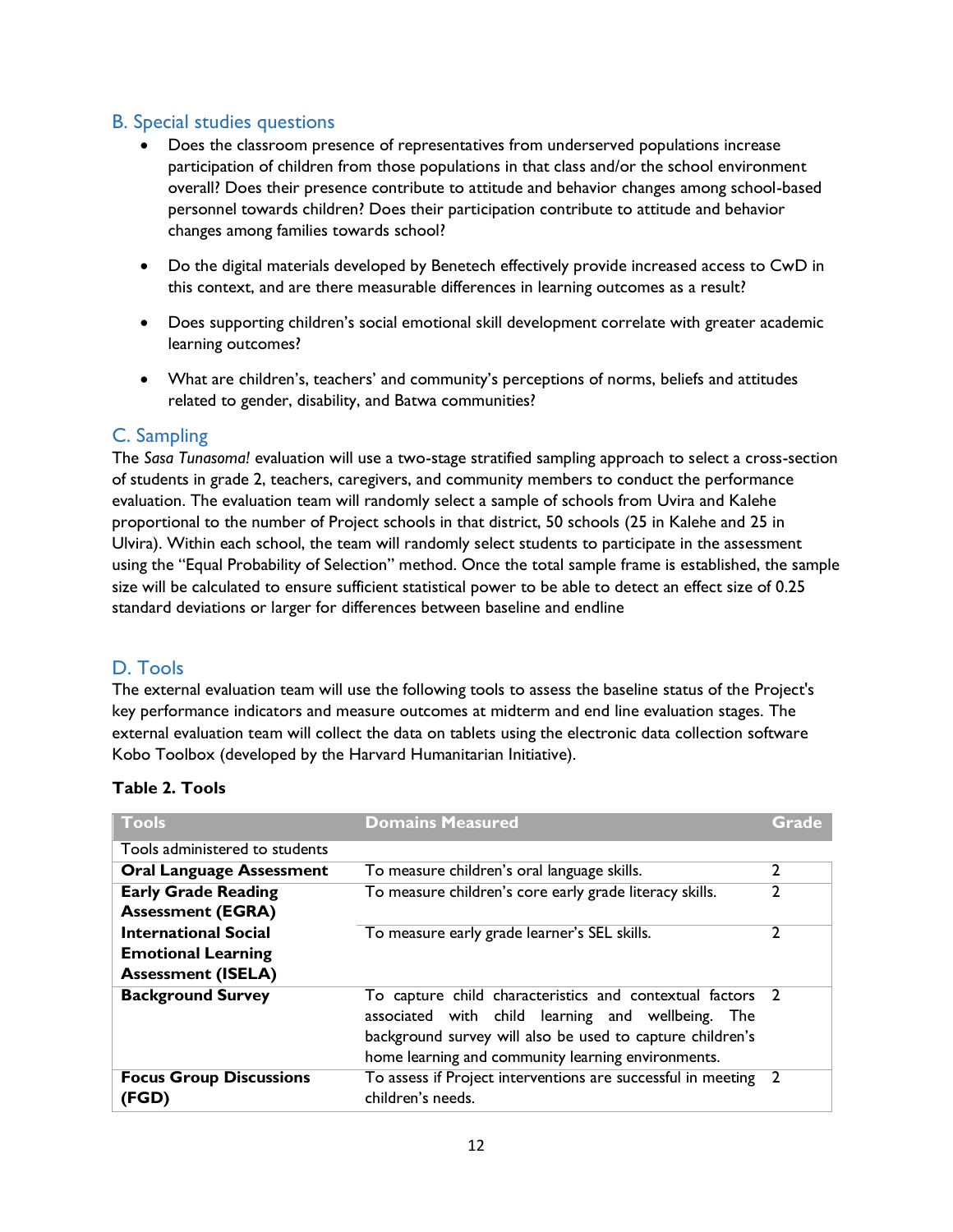| Tools administered to teachers           |                                                              |     |
|------------------------------------------|--------------------------------------------------------------|-----|
| <b>Teacher Knowledge, Attitude</b>       | To assess if teachers possess the requisite knowledge,       | N/A |
| and Practices (KAP)                      | attitudes, and practices about literacy and SEL instruction. |     |
|                                          |                                                              |     |
| <b>MEQA</b>                              | To assess if teachers are following inclusive and evidence-  | N/A |
|                                          | based literacy and SEL instruction techniques in classroom   |     |
|                                          | settings.                                                    |     |
| <b>Focus Group Discussions and</b>       | To assess if teachers found the Sasa Tunasoma! learning      | N/A |
| <b>Key Informant Interviews</b>          | materials inclusive and culturally appropriate and to gain   |     |
|                                          | insights about teachers' classroom behaviors, teacher's      |     |
|                                          | needs to continue supporting children's learning upon        |     |
|                                          | Project completion.                                          |     |
| Tools administered to TPD providers      |                                                              |     |
| <b>TPD provider KAP Survey</b>           | To assess if TPD providers possess the requisite             | N/A |
|                                          | knowledge, attitudes and practices about literacy and SEL    |     |
|                                          | teacher coaching.                                            |     |
| <b>Focus Group Discussions</b>           | To assess if TPD providers found the Sasa Tunasoma!          | N/A |
| and Key Informant                        | learning materials inclusive and culturally appropriate and  |     |
| <b>Interviews</b>                        | to gain insights about teachers' classroom behaviors, TPD    |     |
|                                          | provider's needs to continue mentoring teaching upon         |     |
|                                          | Project completion.                                          |     |
| Tools administered to parents/caregivers |                                                              |     |
| <b>Focus Group Discussions</b>           | To assess if COPA/COGES members found the Sasa               | N/A |
| and Key Informant                        | Tunasoma! intervention useful to supporting children's       |     |
| <b>Interviews</b>                        | learning.                                                    |     |
| Tools administered to parents/caregivers |                                                              |     |
| <b>Parent/ Caregivers KAP</b>            | To assess if caregivers' attitudes about the significance of | N/A |
|                                          | education has changed positively.                            |     |
|                                          | To assess if parents/guardians' behaviors at home            |     |
|                                          | encourage their daughters and sons to study                  |     |
| <b>Focus Group Discussions</b>           | To understand if caregivers and their children felt          | N/A |
| and Key                                  | welcomed and respected in schools and community              |     |
| <b>Informant Interviews</b>              | learning programs.                                           |     |
| <b>Washington Group Short</b>            | To identify CwD and to disaggregated all outcome results     | N/A |
| Set on                                   | by disability status. Parents/caregivers will be linked with |     |
| <b>Functioning</b>                       | assessed children.                                           |     |

**Note:** The results of the evaluation questions will need to be disaggregated by gender, age, disability, nondisabled, and for other marginalized communities (such as people with disabilities and children in the Batwa community).

### <span id="page-12-0"></span>E. Limitations of Study Design

The main limitation of the quantitative approach is the inability to triangulate student self-reported responses with those of an informed adult, like a parent or a teacher (e.g. parents' education, availability of reading materials at home). The team will place a strong emphasis on the cognitive interviews prior to data collection to ensure instrument suitability to the context and collection of reliable data.

Another limitation arises from sampling students who are present at school, rather than drawing a sample from full classroom lists. The possibility of systematic student absences might induce a risk of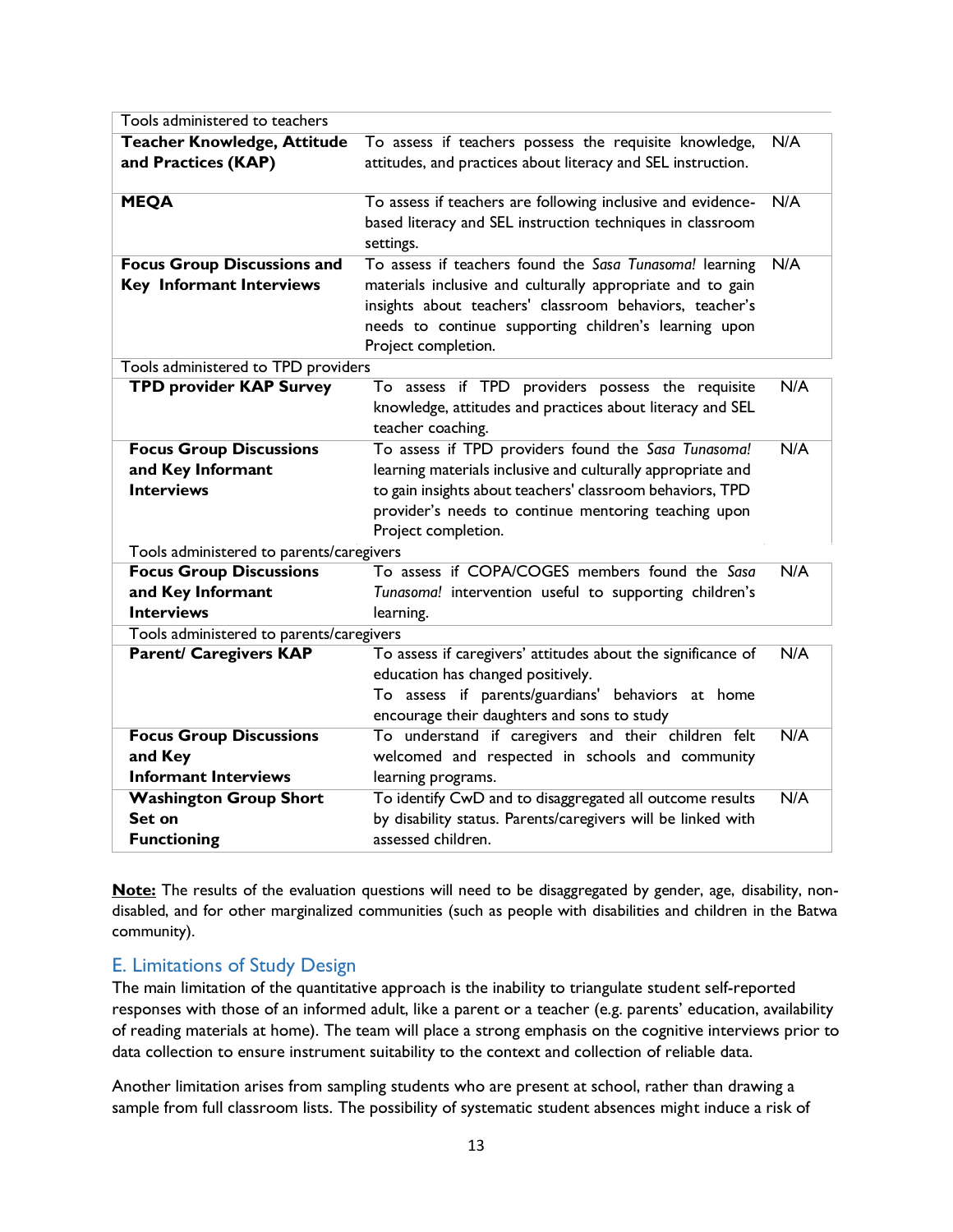sampling bias by selecting only present students in the absence of electronic lists. For example, students from vulnerable socio-economic backgrounds with higher health-related absences may be precluded from the study if they are absent on the day of data collection.

A limitation of the qualitative approach is that the data collected will be from a very small sample, and therefore the results are not necessarily generalizable. Another limitation is that the suitability of some questions asked in the focus group discussions and key informant interviews cannot be known prior to project implementation, so it is not possible to predict all potential threats.

Potential threats to randomization in the special studies include: (1) non-random assignment of the comparison/control group, (2) incomplete exposure of one of the treatment samples or low treatment dosage, (3) movement of students and/or teachers between treatment and comparison/control schools, and (4) other similar interventions in the project area. These potential threats will be prevented to every extent possible in consultation with the external evaluator.

## <span id="page-13-0"></span>**V. Evaluation Management**

## <span id="page-13-1"></span>A. Roles and Responsibilities

USAID *Sasa Tunasoma!* M&E Specialist will manage the monitoring and evaluation of the Project. SC's US-based M&E technical advisory staff will provide technical input on the development of tools, sampling plan, electronic data collection instruments, assessor training, and piloting of tools. For the baseline, midterm, and endline evaluations and studies, SC will contract an independent third party consultant firm to collect baseline, midterm, and final evaluation data that is reliable, accurate, valid, and timely. SC will support the independent consultant through review of the survey plan, survey instruments, sampling methods, and the development of a data analysis plan based on the project indicators.

## <span id="page-13-2"></span>B. Deliverables

The consultant should submit the following deliverables for each stage of the evaluation process (baseline, midterm, endline) during the evaluation process:

- A research protocol. The research protocol will be submitted to Save the Children US Ethics Review Committee (ERC) and the consultant will incorporate ERC's input.
- Data collection tools developed for primary data collection.
- A draft report
- $\bullet$ A final report submitted in English that incorporates Save the Children's feedback into the draft report (public and internal versions, where relevant)
- Raw data (both qualitative and quantitative) and appropriate data documentation including a data dictionary
- Cleaned datasets
- Presentation of key findings to be delivered at an evaluation stakeholders' meeting  $\bullet$
- Standalone summary<sup>1</sup>

Save the Children expects that the final reports will include the following sections, at a minimum: Cover Page

l  $<sup>1</sup>$  A two to three-page stand-alone summary describing the evaluation design, key findings and lessons learned. This</sup> document will serve to inform any interested stakeholders of the final evaluation, and should be written in a language easy to understand by non-evaluators and with appropriate graphics and tables.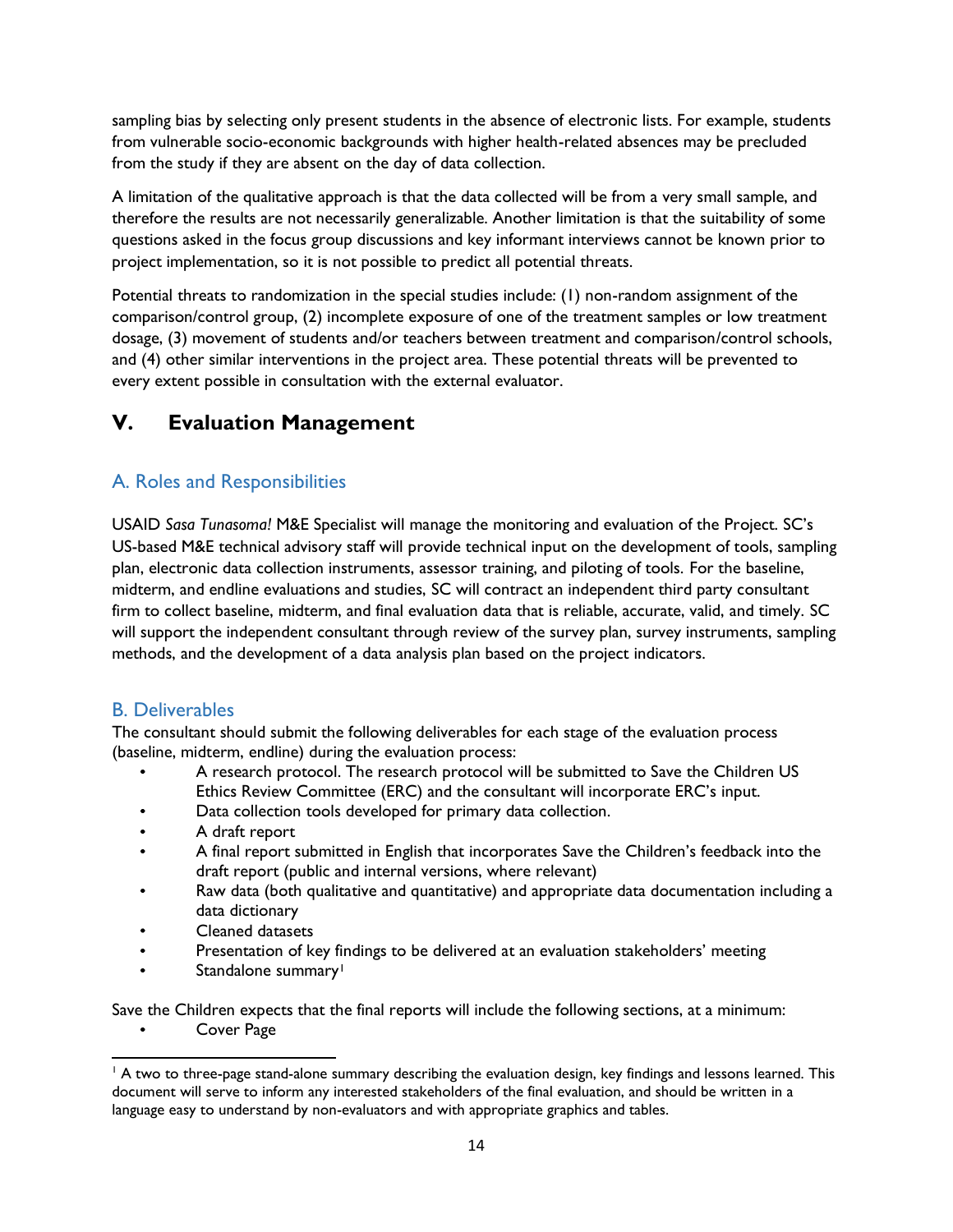- Acronym List
- Executive Summary
- $\bullet$ Project Background
- $\bullet$ Objectives of the Evaluation
- $\bullet$ Key Evaluation Questions
- $\bullet$ Evaluation Methodology
- Evaluation Results
- Conclusions (successes and challenges)
- $\bullet$ Recommendations
- $\bullet$ Lessons Learned
- A minimum of two success stories (not relevant for baseline)
- Performance indicator tables including custom and standard indicators and updated values
- Attachments (photos, charts, graphs, regression analysis results)

The final versions of the baseline, midterm, and final evaluation reports must be submitted in two hard copies and in electronic format.

## <span id="page-14-0"></span>c. Key Audience and Stakeholders

USAID *Sasa Tunasoma!* and the external evaluator will consult key stakeholders in both the design and results dissemination phases for the baseline, midterm, and endline evaluations. Save the Children will plan the evaluation in collaboration with the implementing and technical partners, DRC stakeholders, and USAID. The Project will systematically generate information that will be used to stimulate dialogue at the national level with the ministry and stakeholders about the components of the Project that are, or are not, working well. This process will not only inform the review and implementation of existing interventions, but will also inform practice in planning and management of early grade reading and SEL programming. Results of assessments will be shared with community members during periodic meetings that include COPA and COGES members, teachers, and caregivers, and will inform SIP revisions and caregiver support activities.

## <span id="page-14-1"></span>**VI. Selection of Evaluation Team**

In Year 1, Save the Children will contract an experienced, independent third party to conduct the baseline, midline, final evaluation and special studies of the USAID *Sasa Tunasoma!* project. Save the Children's preference is to use the same external evaluator for all data collection waves to support consistency in the data collection and analysis. Save the Children will select the third party consultant or firm through a competitive recruitment process in alignment with Save the Children and United States Agency for International Development (USAID) policies. Save the Children will manage the recruitment process and the finalization of the evaluation team.

## <span id="page-14-2"></span>**VII. Timeline**

| <b>Baseline Study</b>                                                                   |             |                                    |
|-----------------------------------------------------------------------------------------|-------------|------------------------------------|
| Advertise for USAID Sasa Tunasoma evaluation consultant<br>(baseline, midline, endline) | May/June-22 | USAID Sasa Tunasoma!               |
| Recruit consultant and finalize consultant contract                                     | July-22     | USAID Sasa Tunasoma!               |
| Refine evaluation methodology and data collection tools                                 | August-22   | USAID Sasa Tunasoma!,<br>Evaluator |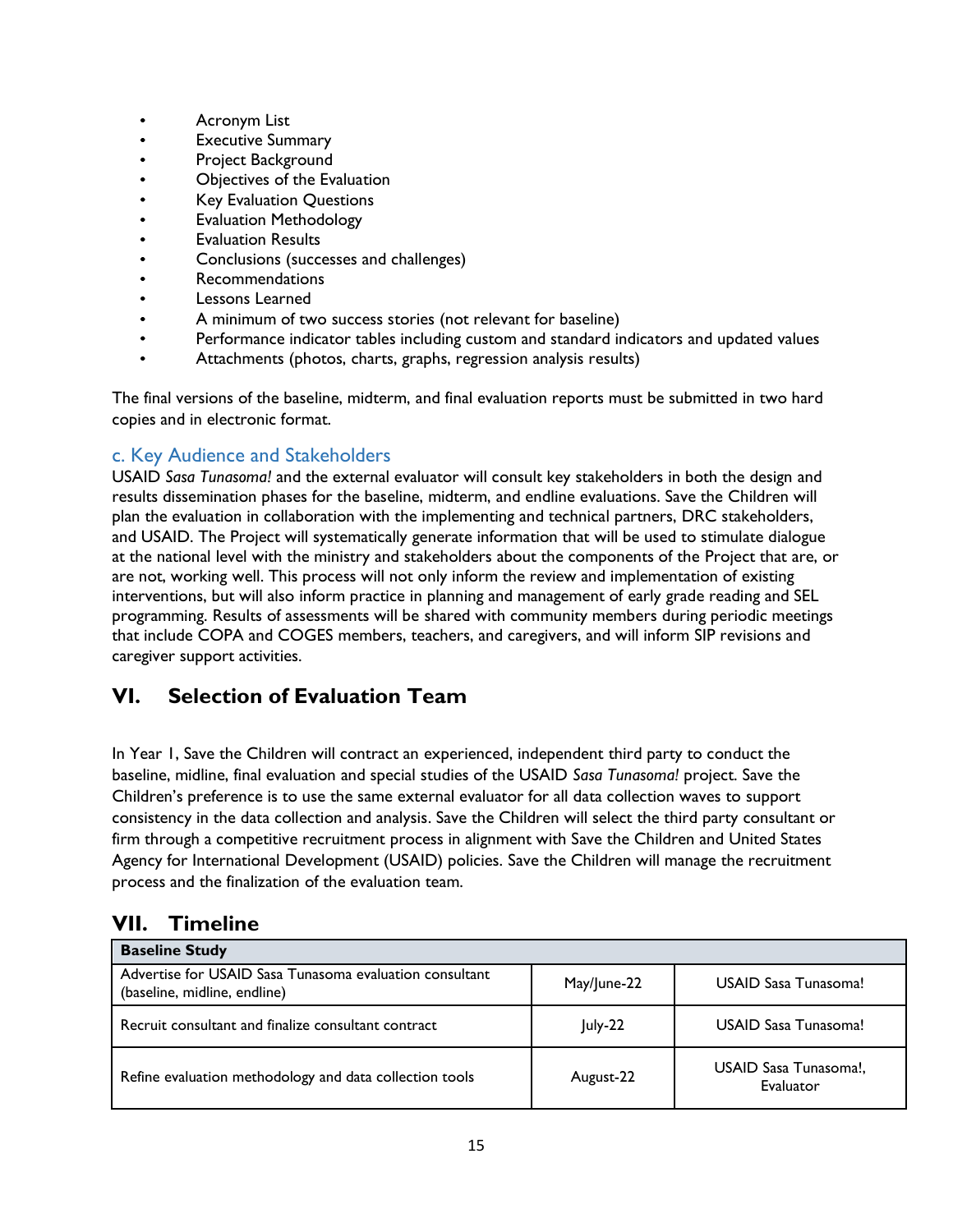| Data collection                                                                  | September/<br>October 2022 | Evaluator                             |
|----------------------------------------------------------------------------------|----------------------------|---------------------------------------|
| Data analysis                                                                    | November 2022              | Evaluator                             |
| Conduct stakeholder meetings to share initial findings                           | December 2022              | Evaluator, USAID Sasa<br>Tunasoma!    |
| Finalize and submit draft baseline report to USAID                               | December 2022              | Evaluator via USAID Sasa<br>Tunasoma! |
| Submit final baseline report and established targets to USAID                    | January 2023               | Evaluator via USAID Sasa<br>Tunasoma! |
| Discuss actions to address findings and recommendations with<br><b>USAID AOR</b> | January 2023               | <b>USAID Sasa Tunasoma!</b>           |
| <b>Mid line Evaluation</b>                                                       |                            |                                       |
| Submit draft TOR to USAID                                                        | February 2024              | <b>USAID Sasa Tunasoma!</b>           |
| Finalize midterm evaluation TOR with USAID and consultant                        | February 2024              | Evaluator, USAID Sasa<br>Tunasoma!    |
| Prepare for midterm evaluation                                                   | <b>March 2024</b>          | USAID Sasa Tunasoma!,<br>Evaluator    |
| Data collection                                                                  | May 2024                   | Evaluator                             |
| Data analysis                                                                    | June 2024                  | Evaluator                             |
| Conduct stakeholder meetings to share initial findings                           | <b>July 2024</b>           | Evaluator, USAID Sasa<br>Tunasoma!    |
| Finalize and submit draft midterm report to USAID                                | <b>July 2024</b>           | Evaluator via USAID Sasa<br>Tunasoma! |
| Submit final midterm report to USAID                                             | August 2024                | Evaluator via USAID Sasa<br>Tunasoma! |
| Discuss actions to address findings and recommendations with<br><b>USAID</b>     | August 2024                | <b>USAID Sasa Tunasoma!</b>           |
| <b>End line Evaluation</b>                                                       |                            |                                       |
| Submit draft TOR to USAID                                                        | February 2025              | <b>USAID Sasa Tunasoma!</b>           |
| Finalize final evaluation TOR with USAID and consultant                          | February 2025              | Evaluator, USAID Sasa<br>Tunasoma!    |
| Prepare for final evaluation                                                     |                            |                                       |
| Finalize internal evaluation team                                                |                            |                                       |
|                                                                                  | <b>March 2025</b>          | USAID Sasa Tunasoma!,                 |
| Finalize evaluation design and tools with consultant and<br>government           |                            | Evaluator                             |
| Data collection                                                                  | April/May 2025             | Evaluator                             |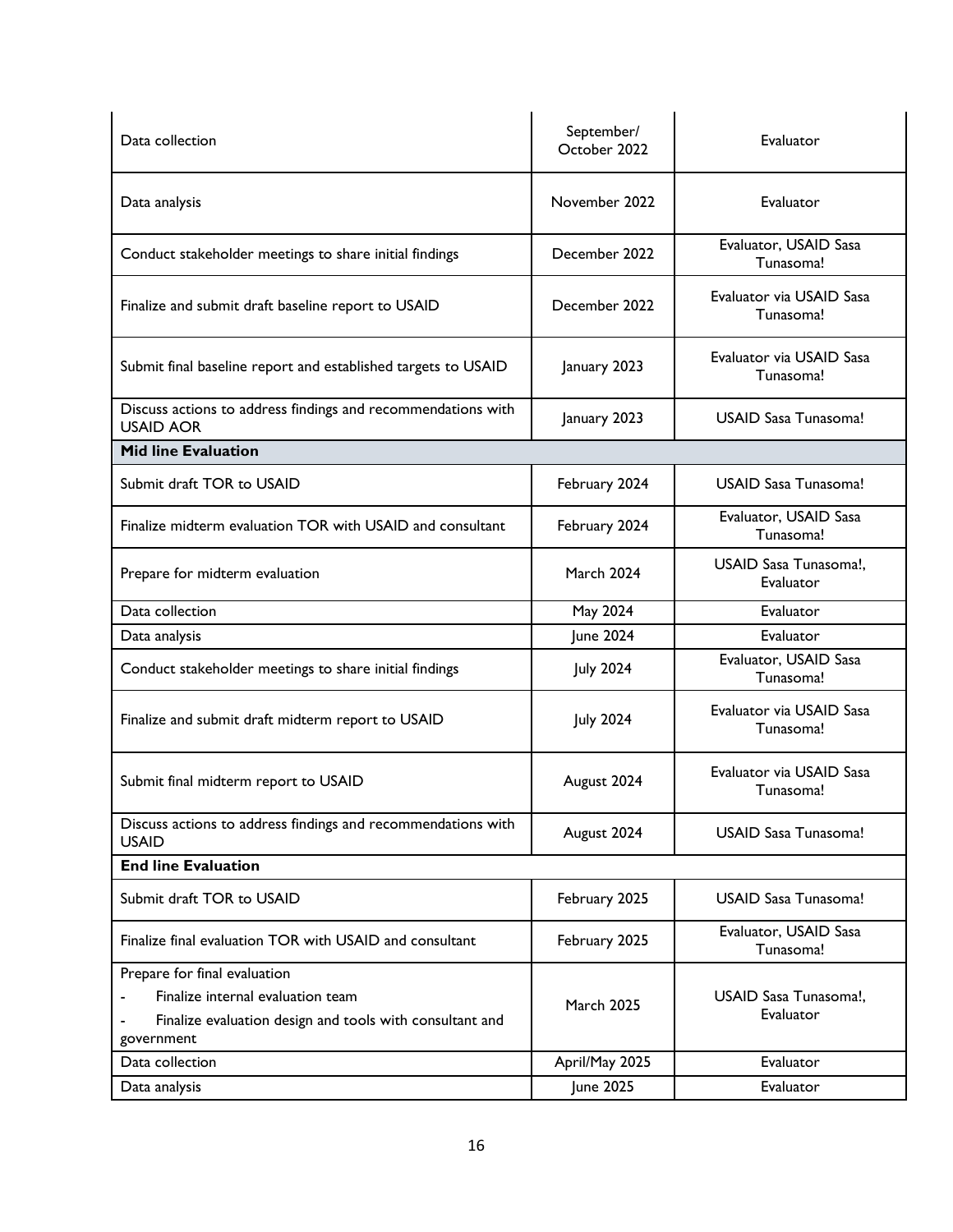| Conduct stakeholder meetings to share initial findings           | <b>July 2025</b> | Evaluator, USAID Sasa<br>Tunasoma!    |
|------------------------------------------------------------------|------------------|---------------------------------------|
| Finalize and submit draft final report to USAID                  | <b>July 2025</b> | Evaluator via USAID Sasa<br>Tunasoma! |
| Submit final evaluation report to USAID                          | August 2025      | Evaluator via USAID Sasa<br>Tunasoma! |
| Dissemination workshop with government and other<br>stakeholders | August 2025      | Evaluator, USAID Sasa<br>Tunasoma!    |
| <b>Special studies</b>                                           |                  |                                       |
| Refine methodology and data collection tools                     | <b>July 2022</b> | USAID Sasa Tunasoma!.<br>Evaluator    |
| Data collection (pre-test)                                       | October 2022     | Evaluator                             |
| Data collection (post-test)                                      | April/May 2023   | Evaluator                             |
| Data analysis                                                    | June 2023        | Evaluator                             |
| Conduct stakeholder meetings to share initial findings           | <b>July 2023</b> | Evaluator, USAID Sasa<br>Tunasoma!    |
| Finalize and submit draft final report to USAID                  | <b>July 2023</b> | <b>USAID Sasa Tunasoma!</b>           |
| Submit final evaluation report to USAID                          | August 2023      | USAID Sasa Tunasoma!                  |

## <span id="page-16-0"></span>**VIII. Proposed Evaluation Criteria**

An external consultant or evaluation firm will be selected in the first year, and Save the Children will work with the same firm throughout the life of the program. The third-party consultant or firm will demonstrate the following characteristics:

- Be financially and legally separate from Save the Children and *Sasa Tunasoma!* partner organizations
- Have staff with demonstrated knowledge, analytical capability, language skills, and experience in conducting evaluations of development involving education with a particular focus on early grade reading and inclusive education
- Use acceptable analytical frameworks, such as surveys, involvement of stakeholder in the evaluation, and statistical analyses
- Use local consultants, as appropriate and feasible, to conduct portions of the evaluation
- Provide a detailed outline of the evaluation, major tasks, and specific schedules prior to initiating the evaluation.

SC will make the award to the Bidder whose proposal provides the best value, considering both technical and cost factors. Technical and cost factors will be evaluated relative to each other, as described herein. The technical evaluation factors, taken as a whole, are of greater importance than cost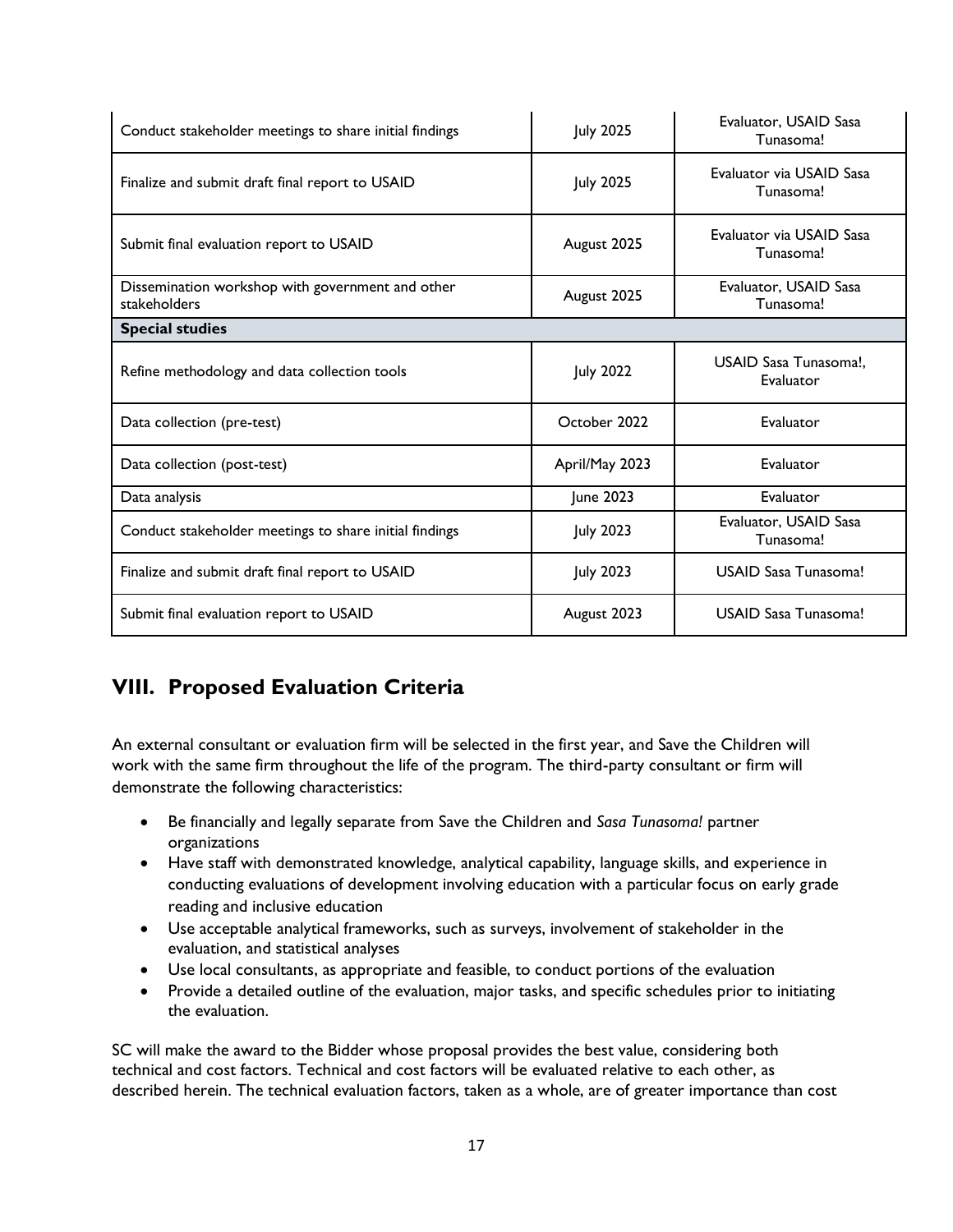or price in determining best value. Bidders should note that these criteria: (1) serve as the standard against which all proposals will be evaluated, and (2) serve to identify the significant matters which Bidders should address in their proposals. Each proposal will be evaluated on the criteria listed below and the criteria will be weighted according to the following allocations:

| <b>Criterion</b>                                                                                                                                                  | <b>Points Possible</b> |
|-------------------------------------------------------------------------------------------------------------------------------------------------------------------|------------------------|
| I. Technical Approach                                                                                                                                             |                        |
| Proposed methodology, approach and implementation plan demonstrates it will achieve the<br>А.<br>requirements of the SOW for the Project                          |                        |
| The proposal is clear and the sequence of activities and the planning logical, realistic and<br>В.<br>promises efficient implementation of the evaluation         | 40                     |
| C. Describes the activities to be implemented, how and by whom, and the proposed timelines<br>for each major objective/deliverable/milestone described in the TOR |                        |
| D. Provides in table format clear and well-defined deliverables and due dates that can be used<br>as milestones on which fixed payments will be based             |                        |
| 2. Key Personnel                                                                                                                                                  |                        |
| Academic qualifications<br>А.                                                                                                                                     |                        |
| Team Leader/coordination experience<br>В.                                                                                                                         |                        |
| C. Professional experience and expertise in technical area                                                                                                        |                        |
| Experience with conducting impact and performance evaluations of education,<br>a.                                                                                 |                        |
| nutrition, health, and child development programs, including prior experience with                                                                                | 35                     |
| experimental and quasi-experimental research designs                                                                                                              |                        |
| Demonstrated expertise in evaluation design, statistical analysis and sampling,<br>b.                                                                             |                        |
| development of quantitative and qualitative data collection tools, data collection                                                                                |                        |
| management, data analysis and visualization, and report writing                                                                                                   |                        |
| 3. Fees and Associated Costs                                                                                                                                      |                        |
| The degree to which costs are allocable<br>А.                                                                                                                     |                        |
| The degree to which costs are reasonable<br>В.                                                                                                                    | 25                     |
| The degree to which costs are allowable<br>C.                                                                                                                     |                        |
| A clear and concise budget narrative<br>D.                                                                                                                        |                        |
| <b>Total Points Possible</b>                                                                                                                                      | 100                    |

## <span id="page-17-0"></span>**IX. Proposed Submission**

The evaluator must submit a proposal taking into account the following guidelines:

- 1. Description of Methodology
	- a. Narrative description of proposed quantitative and qualitative evaluation methodology, including team composition
	- b. Proposed sample and data collection framework for primary data collection. Plan for data analysis.
- 2. Budget for the evaluation in US Dollars
	- a. The cost of the evaluation should include the daily rate for each consultant, per diem for field work (hotel, meals and incidental expenses), all transportation costs foreign and domestic, and all other costs required for the duration of the contract (enumerators, data entry, etc.).
- 3. Detailed evaluation schedule, including proposed dates for each evaluation stage for:
	- a. Secondary document review
	- b. Development of data collection tools
	- c. Field data collection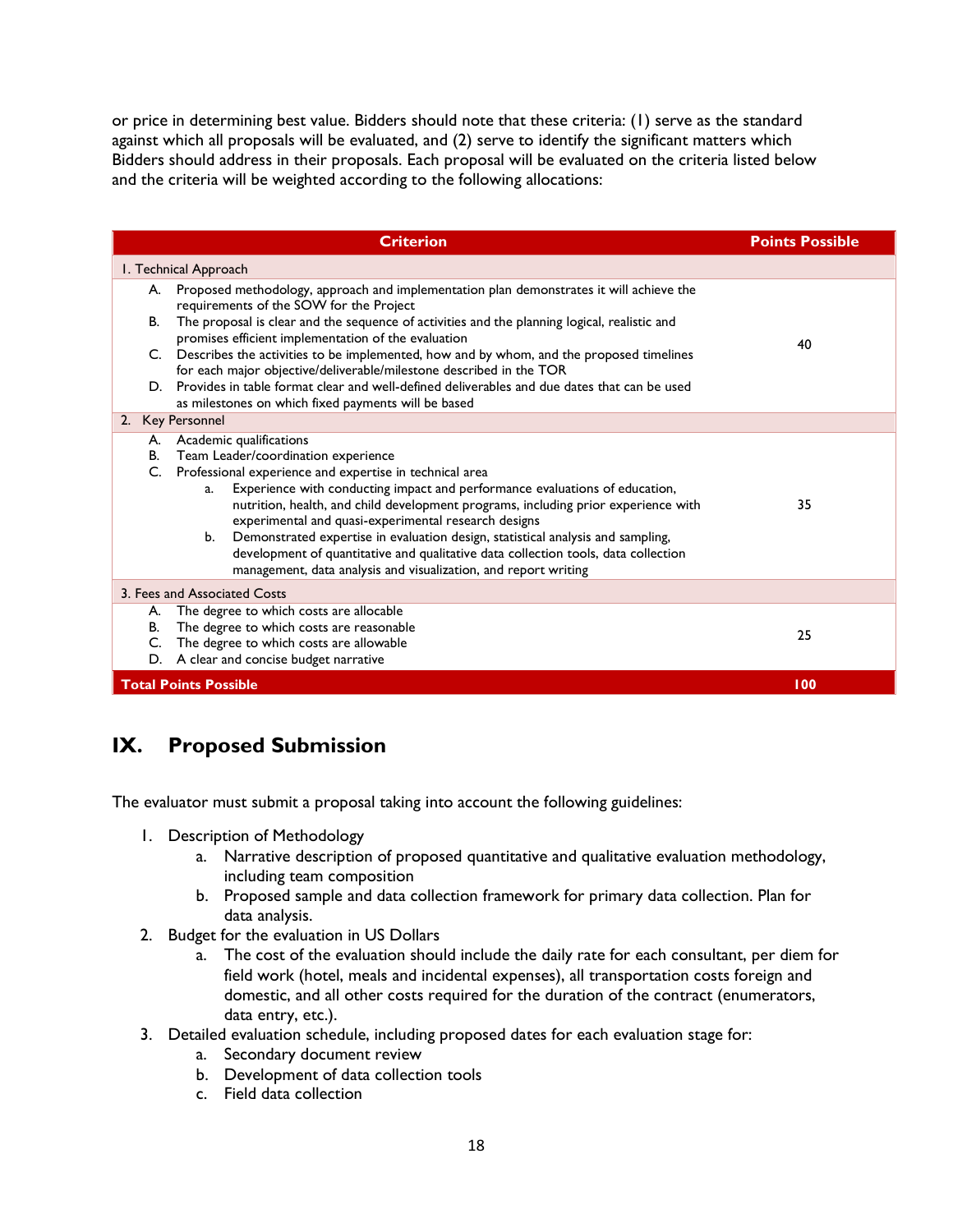- d. Data analysis
- e. Submission of draft report to SC
- f. Submission of final report to SC
- 4. Curriculum Vitae with detailed summary of the evaluation of programs/ projects conducted previously for individuals/companies. If the evaluation was done for a company/organization please include a profile of such company/organization.
- 5. A minimum of three letters of reference from organizations with which it/s/he has conducted previous evaluation work or a list of three references.
- 6. A minimum of two examples of evaluation reports that the evaluating organization has led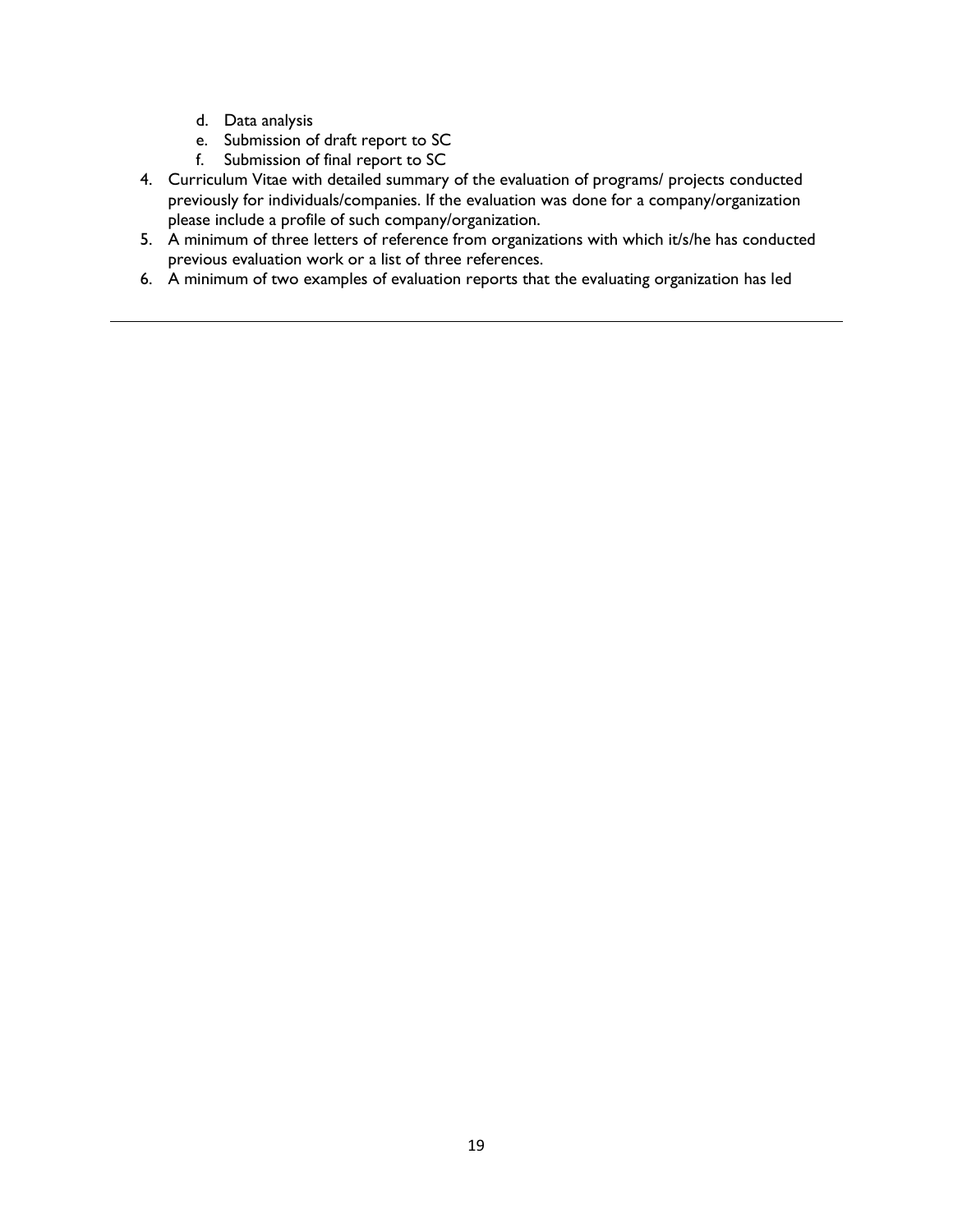## <span id="page-19-0"></span>**Annex 1: USAID SASA TUNASOMA! Indicators**

| <b>GOAL</b>             | Girls and boys ages 6-9 in selected marginalized and underserved zones in South Kivu                                                                                               |
|-------------------------|------------------------------------------------------------------------------------------------------------------------------------------------------------------------------------|
|                         | demonstrate foundational literacy and social and emotional skills.                                                                                                                 |
|                         | ES.1-1: Percent of learners targeted for USG assistance who attain a minimum grade-level proficiency in                                                                            |
|                         | reading at the end of grade 2.                                                                                                                                                     |
| $\overline{2}$          | ES.1-45: Percent of primary-grade learners targeted for USG assistance who have the appropriate variety of                                                                         |
|                         | decodable, leveled, AND supplementary readers in the language of instruction with inclusive representation                                                                         |
|                         | of diverse populations.                                                                                                                                                            |
| 3                       | ES. 1-47: Percent of learners with a disability or from minority groups targeted for USG assistance who attain                                                                     |
| 4                       | a minimum grade-level proficiency in reading at the end of grade 2.<br>Percent of students who have improved social and emotional skills, as locally defined, with USG assistance. |
| IR.1                    | Girls and boys ages 6-9 participate in inclusive, high quality community-based literacy & social                                                                                   |
|                         | and emotional learning opportunities.                                                                                                                                              |
| $IR$ $I.I$              | Communities actively support literacy and SEL development for all children.                                                                                                        |
| 6                       | Percent of caregivers reported supporting their children's learning in the last week.                                                                                              |
| $IR$ $I.2$              | Girls and boys have access to leveled, decodable, appropriate, and inclusive learning materials                                                                                    |
|                         | for community and home-based literacy and SEL skill building.                                                                                                                      |
| $\overline{7}$          | Percent of learners reported reading independently in the last week.                                                                                                               |
|                         |                                                                                                                                                                                    |
| <b>IR 1.3</b>           | Girls and boys participate in supplementary community and home-based learning                                                                                                      |
|                         | opportunities.                                                                                                                                                                     |
| 8                       | Percent of learners reported participating in a community learning activity in the last one week.                                                                                  |
| 9                       | Number of learners enrolled in community learning activities/centers.                                                                                                              |
| $\overline{10}$         | Number of parents or community members trained to support children's education and wellbeing with USG                                                                              |
|                         | assistance.                                                                                                                                                                        |
| $IR$ $I.4$              | Communities hold education service providers accountable for providing quality, inclusive<br>education.                                                                            |
| $\overline{\mathbf{1}}$ | Percent of Inspectors TPD providers demonstrate the knowledge of inclusive and evidence based TPD                                                                                  |
|                         | practices.                                                                                                                                                                         |
| R <sub>2</sub>          | Primary schools are inclusive, welcoming environments that support child wellbeing and                                                                                             |
|                         | provide high quality opportunities for literacy and social and emotional learning.                                                                                                 |
| IR <sub>2.1</sub>       | School administrators support teacher wellbeing, inclusivity, and best practices in literacy and                                                                                   |
|                         | <b>SEL skill building.</b>                                                                                                                                                         |
| $\overline{12}$         | Percent of teachers who demonstrate the use of Sasa Tunasoma! literacy and SEL teaching techniques.                                                                                |
| <b>IR 2.2</b>           | TPD is consistent, promotes inclusion, and strengthens classroom-based literacy and social                                                                                         |
|                         | and emotional skill-building.                                                                                                                                                      |
| $\overline{13}$         | ES 1-7. Number of primary school educators who complete professional development activities on                                                                                     |
|                         | implementing evidence-based reading instruction with USG assistance.                                                                                                               |
| $\overline{14}$         | ES 1-8. Number of primary or secondary school educators who complete professional development activities                                                                           |
| $\overline{15}$         | on teaching students with special educational needs with USG assistance.                                                                                                           |
|                         | ES 1-12. Number of education administrators and officials who complete professional development activities<br>with USG assistance.                                                 |
| <b>IR 2.3</b>           | Schools promote learning for all children in safe, inclusive environments.                                                                                                         |
| $\overline{16}$         | Percent of teachers who demonstrate an increased understanding of inclusive teaching.                                                                                              |
| $\overline{17}$         | Percent of children who feel comfortable, safe and encouraged at school.                                                                                                           |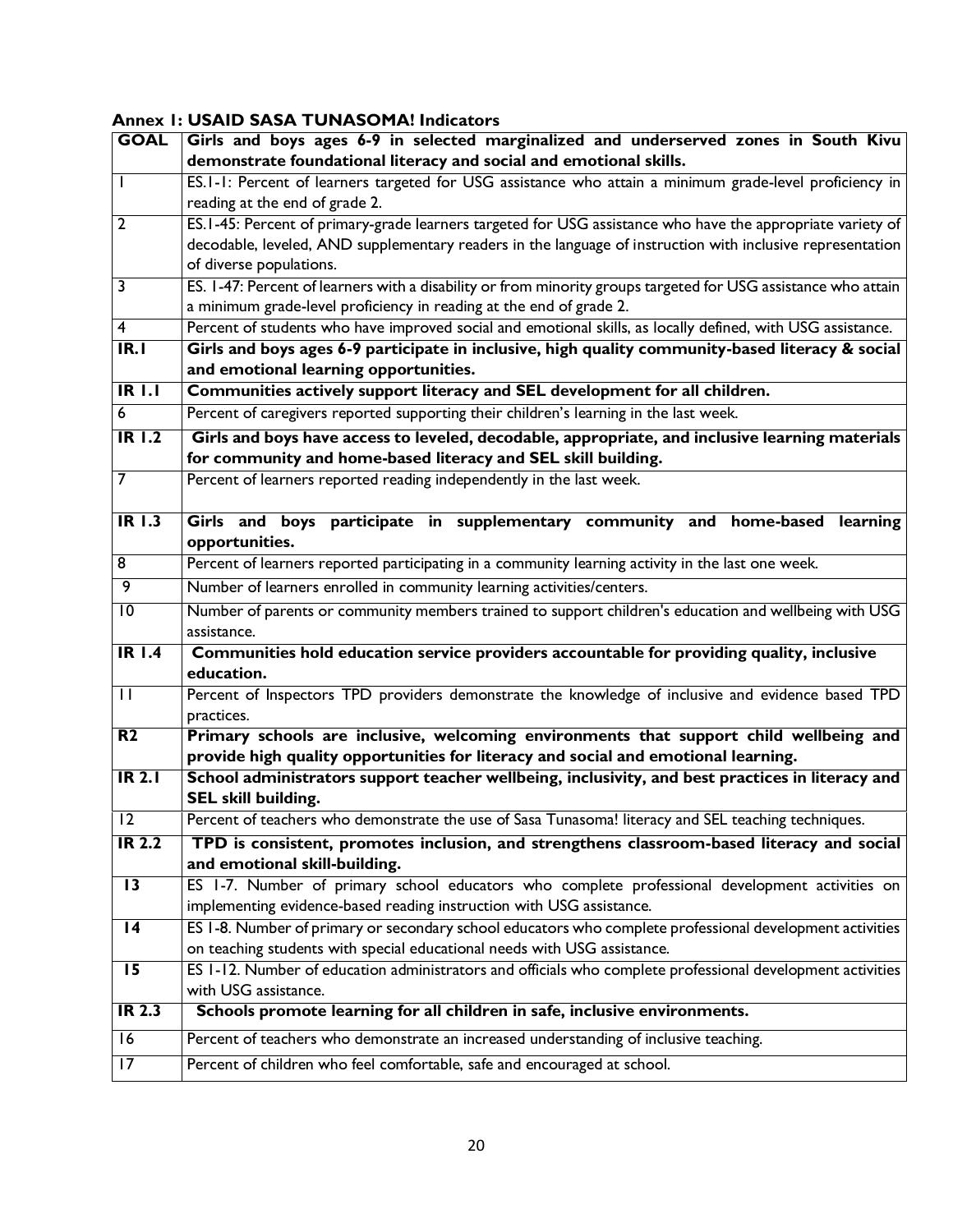| <b>IR 2.4</b>   | Students and teachers access and use relevant, high quality teaching and learning materials              |
|-----------------|----------------------------------------------------------------------------------------------------------|
|                 | that promote literacy and SEL skill building.                                                            |
| 8               | ES.1-10: Number of primary or secondary textbooks and other teaching and learning materials (TLM) that   |
|                 | are inclusively representative provided with USG assistance.                                             |
| $\overline{19}$ | ES.1-3: Number of learners in primary schools or equivalent non-school based settings reached with USG   |
|                 | education assistance.                                                                                    |
| <b>IR 2.5</b>   | COPA and COGES support inclusion, wellbeing, and learning in primary schools.                            |
| $\overline{20}$ | ES.1-13: Number of parent teacher associations (PTAs) or community-based school governance structures    |
|                 | engaged in primary or secondary education supported with USG assistance.                                 |
|                 | <b>Context Monitoring</b>                                                                                |
| $\overline{21}$ | Number of security incidents involving NGOs in project territories in the last term.                     |
| $\overline{22}$ | # of policies changes adopted to promote marginalized communities' access to education (sustainability). |
| $\overline{23}$ | Integrated Food Security Phase Classification for current term.                                          |
| $\overline{24}$ | Presence of school closures due to pandemics for current term.                                           |
| $\overline{25}$ | Number of registered internally displaced people (IDPs) moving into Project areas for the previous term. |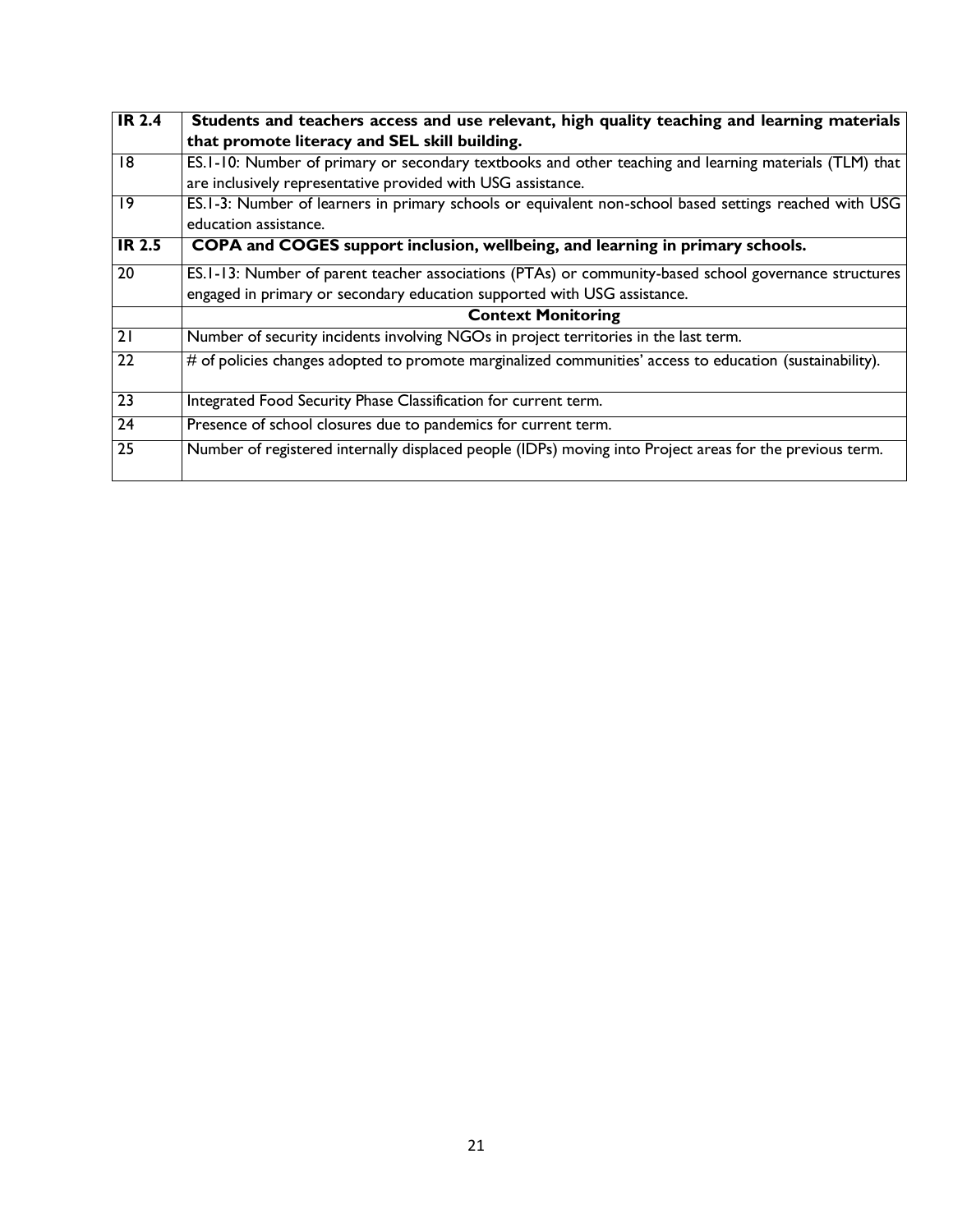## <span id="page-21-0"></span>**Annex 2. Conditions of Tendering**

By providing a proposal in response to this RFP the Bidder is confirming that it will abide by the conditions of tendering.

**1.** Late tenders

Tenders received after the Closing Date will not be considered, unless there are in SCUS' sole discretion exceptional circumstances which have caused the delay.

**2.** Correspondence

All communications from Bidders to SCUS relating to the tender must be in writing and addressed to the person identified in the Cover Letter. Any request for information should be received at least by the Closing Date, as defined in the RFP. Responses to questions submitted by any Bidder will be circulated by SCUS to all Bidders to ensure fairness in the process.

**3.** Acceptance of tenders

SCUS may, unless the Bidder expressly stipulates to the contrary in the tender, accept whatever part of a tender that SCUS so wishes. SCUS is under no obligation to accept the lowest or any tender.

**4.** Alternative offer

If the Bidder wishes to propose modifications to the tender (which may provide a better way to achieve SCUS' Specification) these may, at SCUS' discretion, be considered as an Alternative Offer. The Bidder must make any Alternative Offer in a separate letter to accompany the Tender. SCUS is under no obligation to accept Alternative Offers.

**5.** Prices

If the Bidder is US Based, all prices/rates quoted must be exclusive of all taxes, since SCUS is exempt from taxes.

**6.** No reimbursement of quote expenses

Expenses incurred in the preparation and dispatch of the tender will not be reimbursed.

**7.** Non-Disclosure and Confidentiality

Bidders must treat the Invitation to Tender, contract and all associated documentation (including the Specification) and any other information relating to SCUS' employees, servants, officers, partners or its business or affairs (the "*Confidential Information*") as confidential. All Bidders shall:

- recognize the confidential nature of the Confidential Information;
- respect the confidence placed in the Bidder by SCUS by maintaining the secrecy of the Confidential Information;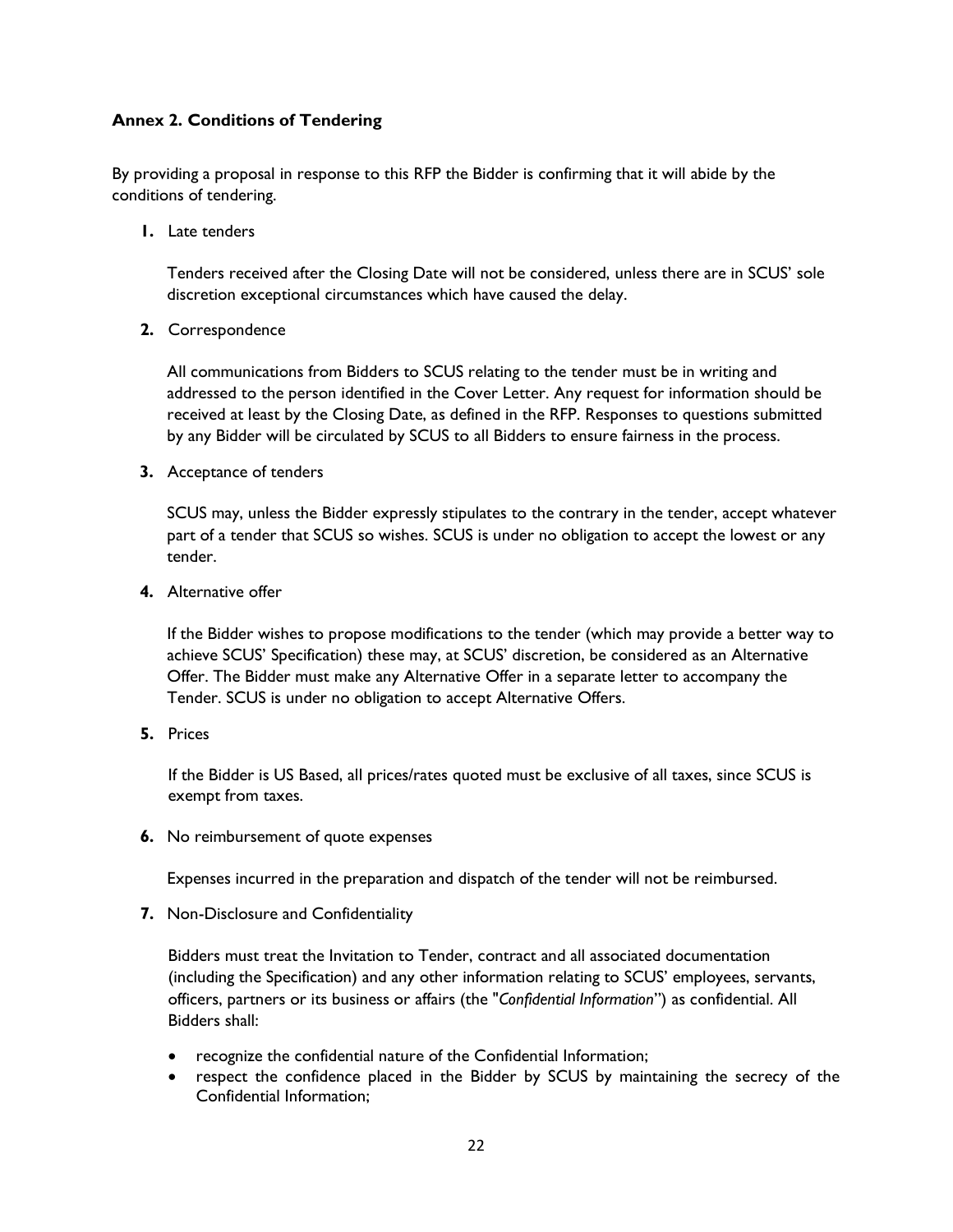- not employ any part of the Confidential Information without SCUS' prior written consent, for any purpose except that of tendering for business from SCUS;
- not disclose the Confidential Information to third parties without SCUS' prior written consent;
- not employ their knowledge of the Confidential Information in any way that would be detrimental or harmful to SCUS;
- use all reasonable efforts to prevent the disclosure of the Confidential Information to third parties;
- notify SCUS immediately of any possible breach of the provisions of this Condition 9 and acknowledge that damages may not be an adequate remedy for such a breach.
- **8.** Award Procedure

SCUS' Procurement Committee will review the proposals to determine, in accordance with the Evaluation Criteria, whether they will award the contract to any one of them.

**9.** Unsuccessful Tenderers

SCUS shall consider any reasonable request from any unsuccessful Bidder for feedback on its tender and, where it is appropriate and proportionate to do so, provide the unsuccessful Bidder with reasons why their proposal was rejected. Where applicable, this information shall be provided within 30 business days from (but not including) the date on which SCUS receives the request.

- **10.** Exclusion Criteria
	- Neither it nor any related company to which it regularly subcontracts is insolvent or being wound up, is having its affairs administered by the courts, has entered into an arrangement with creditors, has suspended business activities, is the subject of proceedings concerning those matters, or are in any analogous situation arising from a similar procedure provided for in national legislation or regulations;
	- Neither it nor a company to which it regularly subcontracts has been convicted of fraud, corruption, involvement in a criminal organization, any money laundering offence, any offence concerning professional conduct, breaches of applicable labor law or labor tax legislation or any other illegal activity by a judgment in any court of law whether national or international;
	- Neither it nor a company to which it regularly subcontracts has failed to comply with its obligations relating to the payment of social security contributions or the payment of taxes in accordance with the legal provisions of the relevant country in which it the Bidder operates.

Any Bidder will automatically be excluded from the tender process if it is found that they are guilty of misrepresentation in supplying the required information within their tender bid or fail to supply the required information.

**11.** Conflict of Interest

Any Bidder is required to confirm in writing: